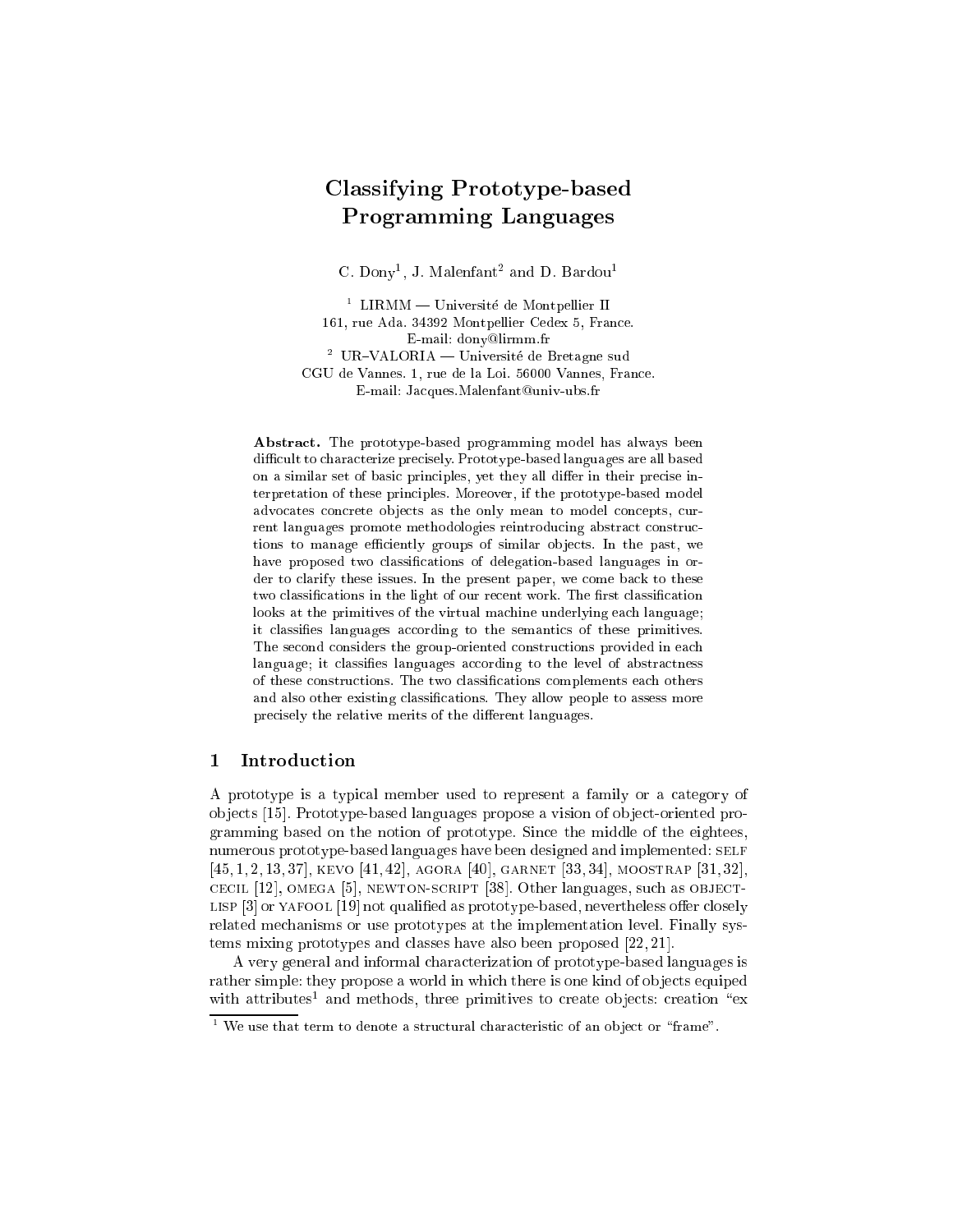nihilo", cloning and extension (differential copy), and one control structure: message sending together with a delegation mechanism. Beyond this generalization, all these languages present slight yet profound and interesting differences.

They are different because they have been developed for different application domains. They are different because they have been inspired on the one hand by the earlier frame languages used in knowledge representation and on the other hand by actors languages used in distributed AI. They are also different because they have been developed with different goals.

- $-$  The first goal was to provide simpler descriptions of objects. People's natural way to grasp new concepts is generally to begin by creating concrete examples rather than abstract descriptions; class-based languages force people to work in the opposite direction, by creating abstractions (classes) prior concrete ob jects (instances).
- ${\rm -}$  The second goal was to offer a simpler programming model with fewer concepts and primitives. Applications in the fields of user-interfaces [33] and virtual reality [7, 36] have tried to escape the traditional abstract data type model to move towards a less constrained one. For these applications, classes have been considered as a source of complexity because they are playing too many roles [8]. The alternative solution is often based on the concept of prototypes, more amenable to a form of programming-by-example and providing an alternative to class instantiation and class inheritance [8, 3, 45, 34].
- ${\rm -}$  The last goal was to offer new capabilities to represent knowledge. Classbased languages constrain ob jects by disallowing, for example, distinctive behavior for individual ob jects among their instances and by forbidding inheritance between objects to share values of instance variables.

Thus, an exact and unique characterization of prototype-based programming raises a number of issues  $[17, 26, 4]$ . Current prototype-based languages differ in the semantics of object representation, object creation, object encapsulation, ob ject activation and ob ject inheritance.

- { There exists various interpretations of what is a prototype, a concrete object or an average representative of a concept, which can lead to different languages.
- ${\bf -}$  The semantics of the basic mechanisms (cloning, differential copy, delegation) is not unique and allows for different interpretations.
- ${\bf -}$  Differential copy creates inter-dependent objects and authorizes various interpretations concerning the precise nature of the concept of object they implement.
- ${\bf -}$  Finally, some of the capabilities offered by classes, for example the ability to express sharing at a conceptual level, have revealed to be so important for program organization that they have been reintroduced in different ways.

So, understanding each language, both in terms of their expressive power and their applicability to specic kinds of problems, is not always easy. The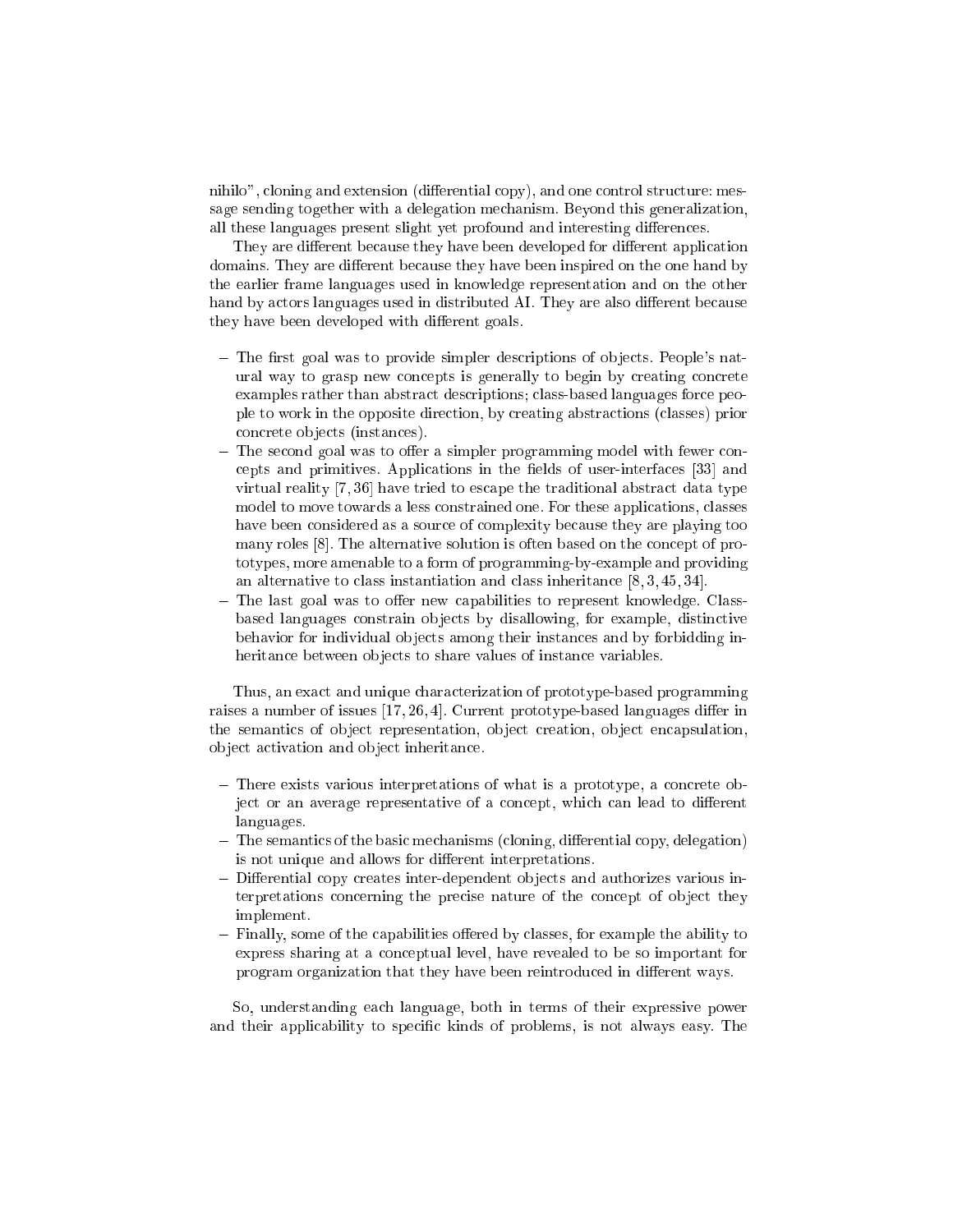```
Framecategory: mammal
  enemy: man
  m = m
```
Framename: "Moby-Dick" is-a: whale enemy: Cpt-Haccab

Fig. 2. Differential description

Fig. 1. Example of Frame

Treaty of Orlando [39] proposes a first comparison of class-based and prototypebased languages; we go further by addressing more extensively the issues pending the alternative semantics associated to pure prototype-based languages and the level of abstration propsed by the different mecahnisms reintroducing class functionalities into prototyped-based languages. In the past, we have proposed two complementary classications to this end. The goal of the present paper is to come back to these two classications in order to present and explain their main classication criteria, but also to complement them in the light of our recent

The rest of the pqper is organized as follos. Section 2 recalls the genesis of prototype-based programming and thus proposes a first classification of languages. Section 3 proposes a first classification of prototype-based languages according to the vision their conceptor had on them. Section 4 presents the comparison criteria related to primitive operations and mechanisms that constitute a prototype-based language virtual machine. Section 5 presents the comparison criteria related to how programs written in prototype-based languages are organized. Section 6 proposes the two classications of languages according to the previously defined criteria.

## Genesis of the Prototype-Based Programming Model

To understand the genesis of ideas is a first important step in a classification process. This section recalls how frame-based and actor languages have in
uenced prototype-based ones.

### 2.1 Prototypes and knowledge representation

The concepts of prototype and differential description can be found in the frame theory [30] and in some systems inspired from this theory such as the frame-based languages KRL [6] or FRL [35]. Frames have been designed as an alternative way to represent knowledge such as typicality, default values or exceptions, which are difficult to describe in other formalisms [29]. Frame-based languages use the prototype's theory and they have in
uenced some prototype-based languages.

Structure. A frame is a set of attributes. Each attribute represents one characteristic of the frame and is made of a couple "attribute name - set of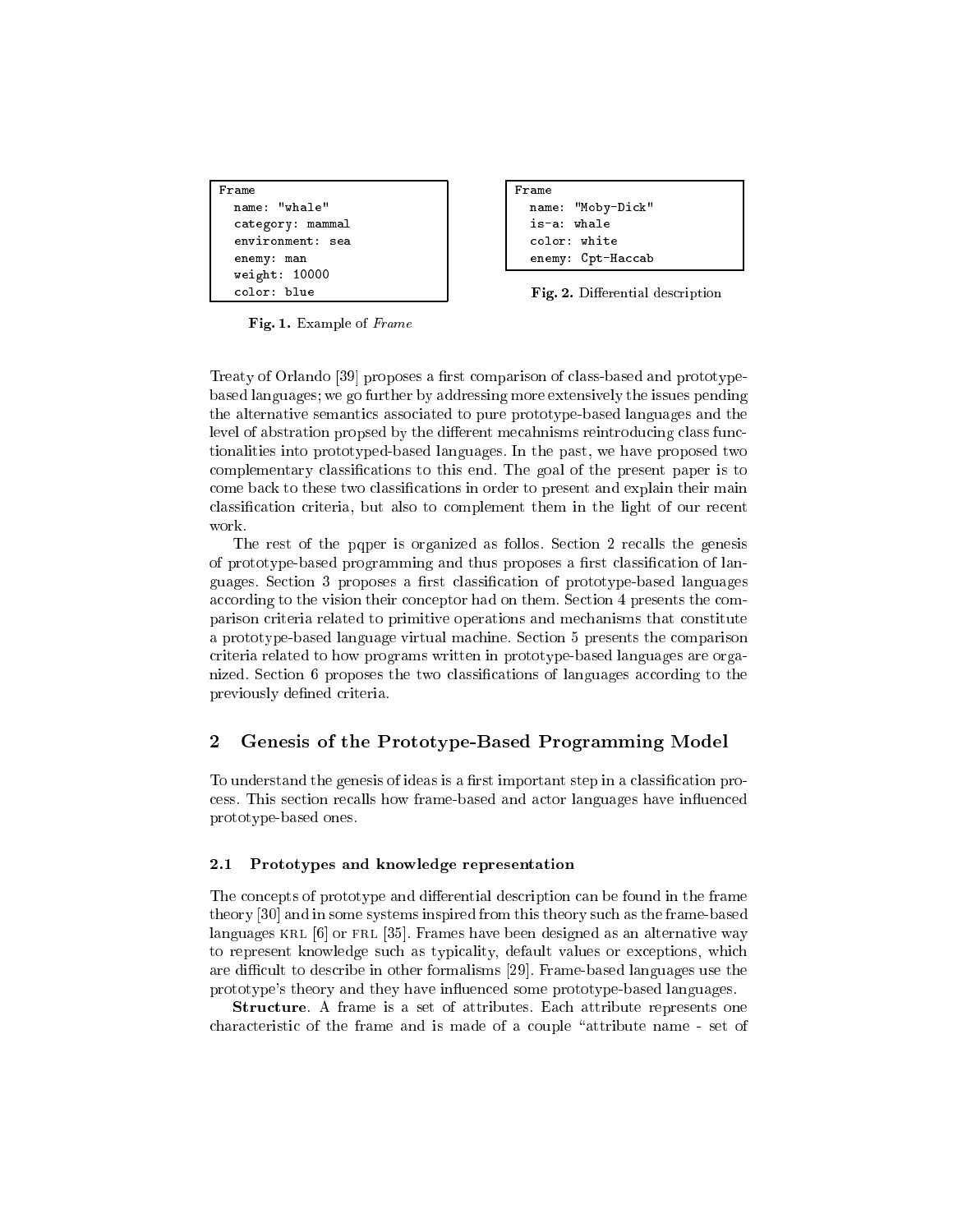facets". The most common facet, and the only one considered in our examples, is the attribute's value. The figure 1 shows a definition of a frame representing a whale.

Differential description. Differential description makes it possible to create a new frame by only expressing the differences from an existing one . The differential description creates a relation between the new frame and the former (its prototype or parent). This relation is implemented by a link generally called  $\,$  is-a  $\,$  . The figure  $\,$  2 shows the definition of a frame representing Moby-Dick, which looks like the above whale but is white and has a specific enemy.

Frame hierarchies and inheritance. The is-a relation is an order relation that defines frame hierarchies [9]. A frame can inherit from its parent a set of attributes. Frame-based systems propose inheritance hierarchies made of representatives of concepts, which are conceptually very similar to those built later with prototype-based systems. One can generally find at the top of those hierarchies average representatives, such as whale, and at the bottom concrete representatives, such as Moby-Dick. What is tremendously important here is that what is shared are not descriptions, as with class inheritance, but rather concrete representations and so bindings of slots to values.

### 2.2 Actor languages

To represent entities with classless ob jects [46] has also been proposed in descriptions of ACT 1 [23] although the papers related to this language don't mention neither the prototype concept, nor its use in the earlier frame-based languages. act 1 provides ob jects and mechanisms conceptually close to those described above and part of the fundamental characteristics of today's prototype-based language.

From our point of view, the main difference between the frame-based language KRL quoted above and  $ACT 1$  is that  $ACT 1$  is a programming (and not a representation) language. Actors thus have attributes (acquointances) and a set of behavior. We will use the term \method" to denote the representation of a behavior and the term "property" to denote either an attribute or a method. Methods are invoked by sending messages to actors<sup>4</sup> . The gure 3 shows an actor named point with two attributes and one method. Actors, being classless ob jects, are created by cloning and extending existing ones with three primitives create, extend and c-extend [10].

Cloning. Although a copy primitive did exist in earlier languages such as smalltalk, act 1 has introduced cloning (shallow copying) as a primitive way

 $^\circ$  "The object being used as a basis for comparison (which we call the prototype) provides a perspective from which to view the object being described. (...) It is quite possible (and we believe natural) for an object to be represented in a knowledge system only through a set of such comparisons" [6].

<sup>3</sup> This link may be accessible to the programmer via a related attribute also called is-a.

 $\top$  This simplified vision is sufficient here; in fact, methods are grouped in a script and invoked via pattern matching.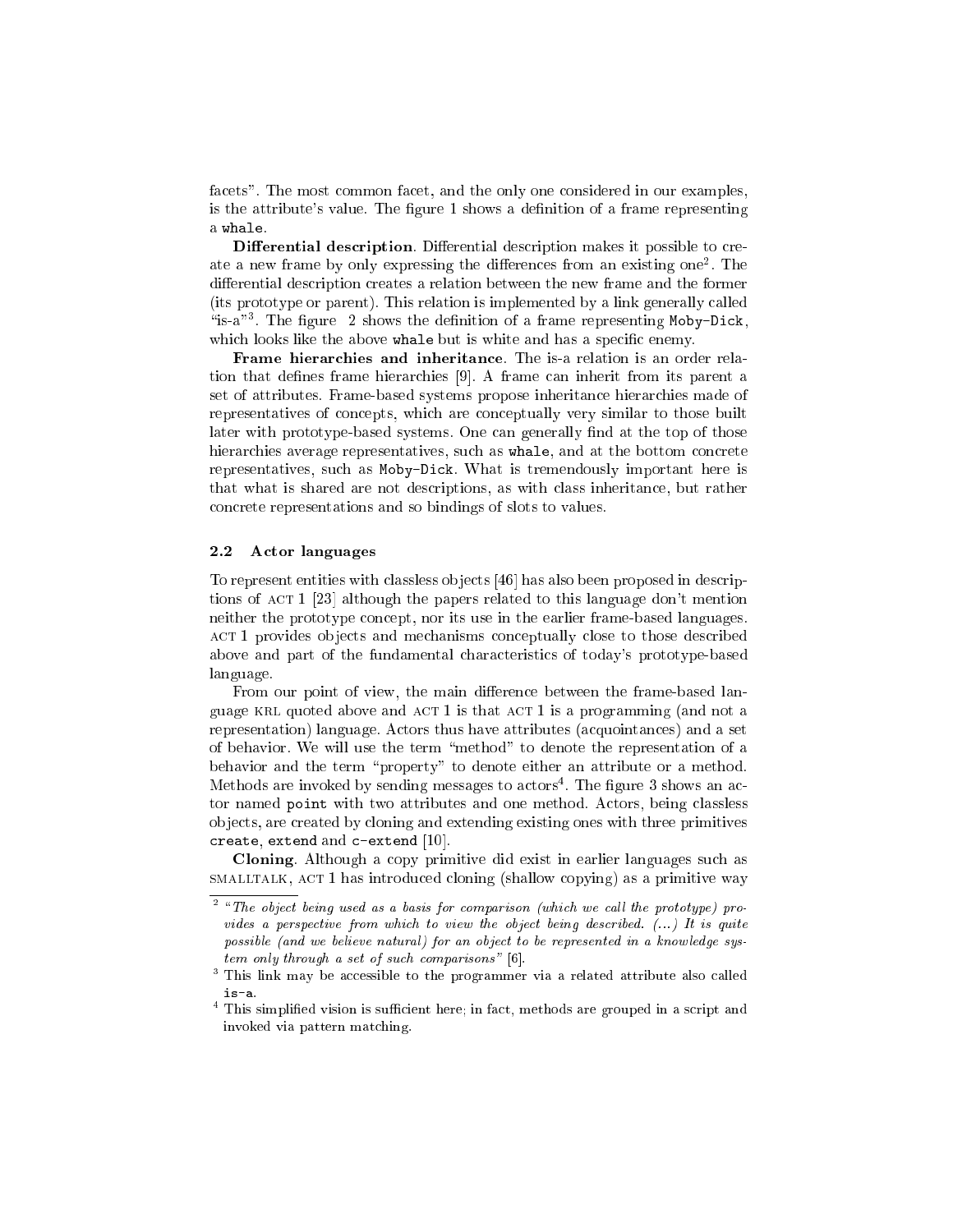

Fig. 3. Cloning and extension in ACT 1.

to create new ob jects. The simple biological metaphor of cloning makes it very appealing, compared to the traditional way to create ob jects in class-based models, namely by instantiation. The basic idea is that, given an existing and coherent object, it is easier to get a new object similar to the first one by simply copying it than to instantiate correctly a new one with coherent initial values for its instqnce variables. Another primitive, called create, combines cloning and addition of new properties. For example, in Figure 3, point2 is a clone of point with new attribute's values and to which a new method has been added.

Extension. Differential description is conceptually similar to that of frames and is performed by a primitive called extend, which creates a new actor that we will call an "extension" of its model. The model is called the proxy and is the equivalent of the parent or prototype in the frame's terminology. The figure 3 shows the definition of a  $(Logo)$  turtle actor as an extension of point2. A turtle is like a point but as a heading and a forward behavior to move in the direction defined by its heading. What we call extension should not be confused with the possibility to add new attributes to ob jects.

Inheritance and delegation. The relation between an actor and its proxy is really similar to the is-a relation between frames. This relation is implemented by a link named proxy, that we will also call parent in the rest of the paper. An extension can inherit properties of its proxy. The inheritance is achieved whenever an actor does not know how to handle a message, in which case it (explicit delegation), or the system (implicit delegation), can ask its proxy to answer for it. The transfer of control to the proxy is called delegation5 . Papers on act 1 do not precise the context in which a method is executed at method is executed at  $\alpha$  $($ the binding of self $)$ ; this mechanism is however a first form of what will become delegation in prototype-based languages.

 $^\circ$  "Whenever an actor receives a message he cannot answer immediately on the basis of his own local knowledge  $(...)$ , he delegates the message to another actor, called his proxy ". [23]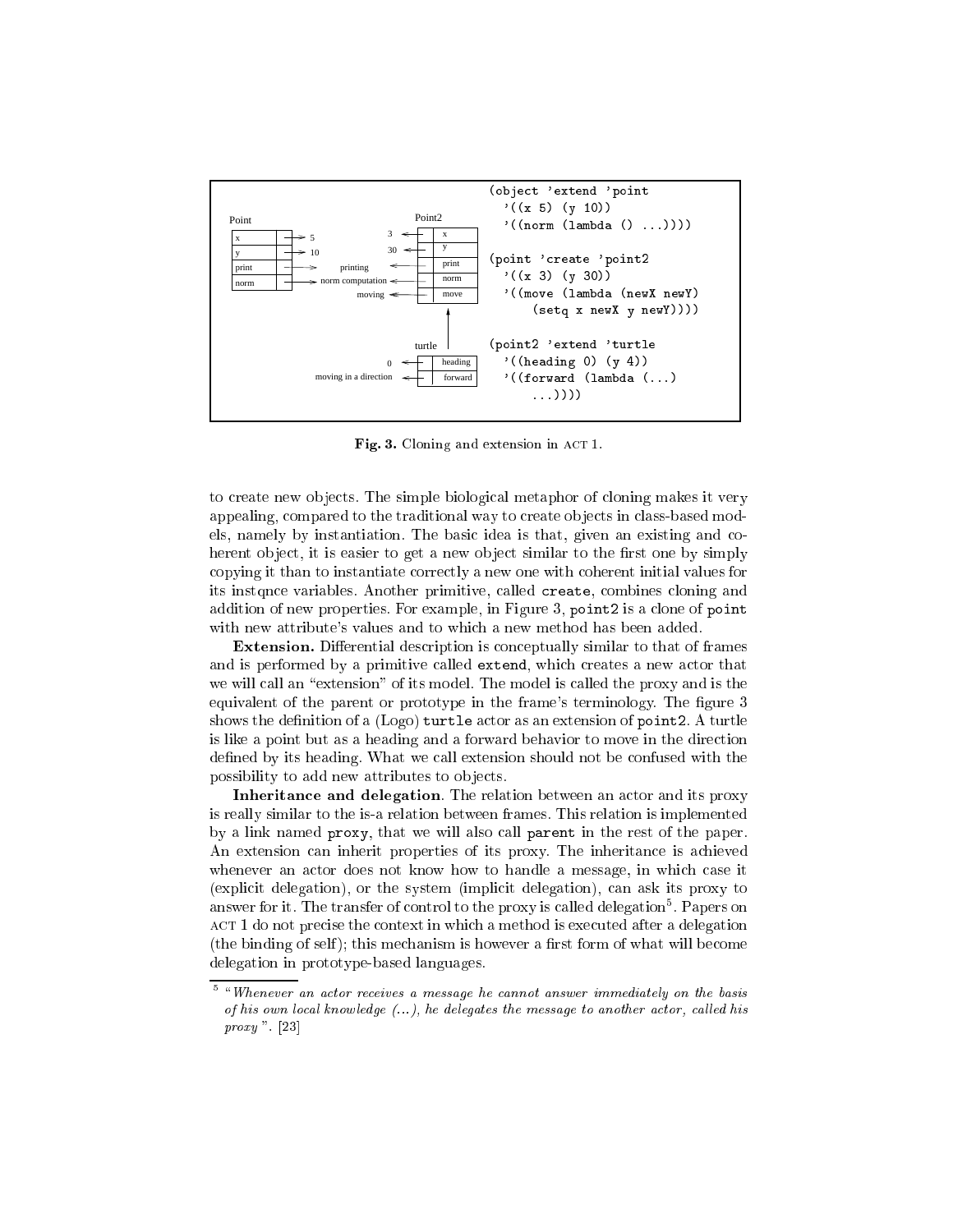#### 3Different visions of Prototype-Based Programming

The above systems contain the essence of what has been later called prototypebased programming. The first studies that led to the design of classless objectoriented programming languages have been published in the middle of the eightees. They brought to the fore various issues generally related to class-based programming and proposed various solutions based on the use of prototypes. This section recalls these early proposals and thus supports classification based on the vision their conceptors had and the problems they wanted to solve.

### 3.1 Prototypical instances and cloning - A simpler programming model

I he class-based model is complex  $[8, 22, 21, 39]$ ; classes play different roles that makes program design difficult. In reaction to this complexity, in a quest for a simpler programming model, Borning [8] has proposed an informal description of a classless language in which new objects are produced by copy and modification of prototypes. Once the copy is done, no relation is maintained between the copied prototype and its clone. The resulting programming model is simple but quite poor in term of sharing and in term of program organization. As far as we know, the model has not been pursued by its author but has inspired some complete cloning- and prototype-based languages such as kevo [42], omega [5] and obliq [11].

#### $3.2$ Prototypical instances and differential description - A new way to conceive objects

At the same time, and partially for the same reasons, but also mainly to propose a new way to conceive and define objects, Lieberman has proposed to applied some ideas extracted from  $ACT1$  to object-oriented programming [24, 25]. He has described an informal programming model based on prototypical instances, cloning and differential description. Many different languages have been inspired by his work and share basically the same characteristics: SELF, OBJECT-LISP, newton-script, moostrap, etc. self has attracted the largest development effort and it has been widely distributed.

As a prototypical example of such languages, we can give a flavor of OBJECTlisp [3], which has a well-known lisp syntax. The gure 4 shows an object-lisp version of the prototypical "point-turtle" example. Objects have attributes and methods; they can be cloned and extended. Extension ob jects have a parent and inherit their properties. Activation is based on message sending (function ask). There is no encapsulation, attributes can be accessed via message sending ((ask  $t = t - t$ , or the sequence is name within methods. Delegation can occur either  $\alpha$ to retrieve the value of an attribute or to activate a method if the receiver does

<sup>6</sup> Let us quote: instance descriptors, method libraries, support for encapsulation sharing and reuse, support for the architecture of programs, etc.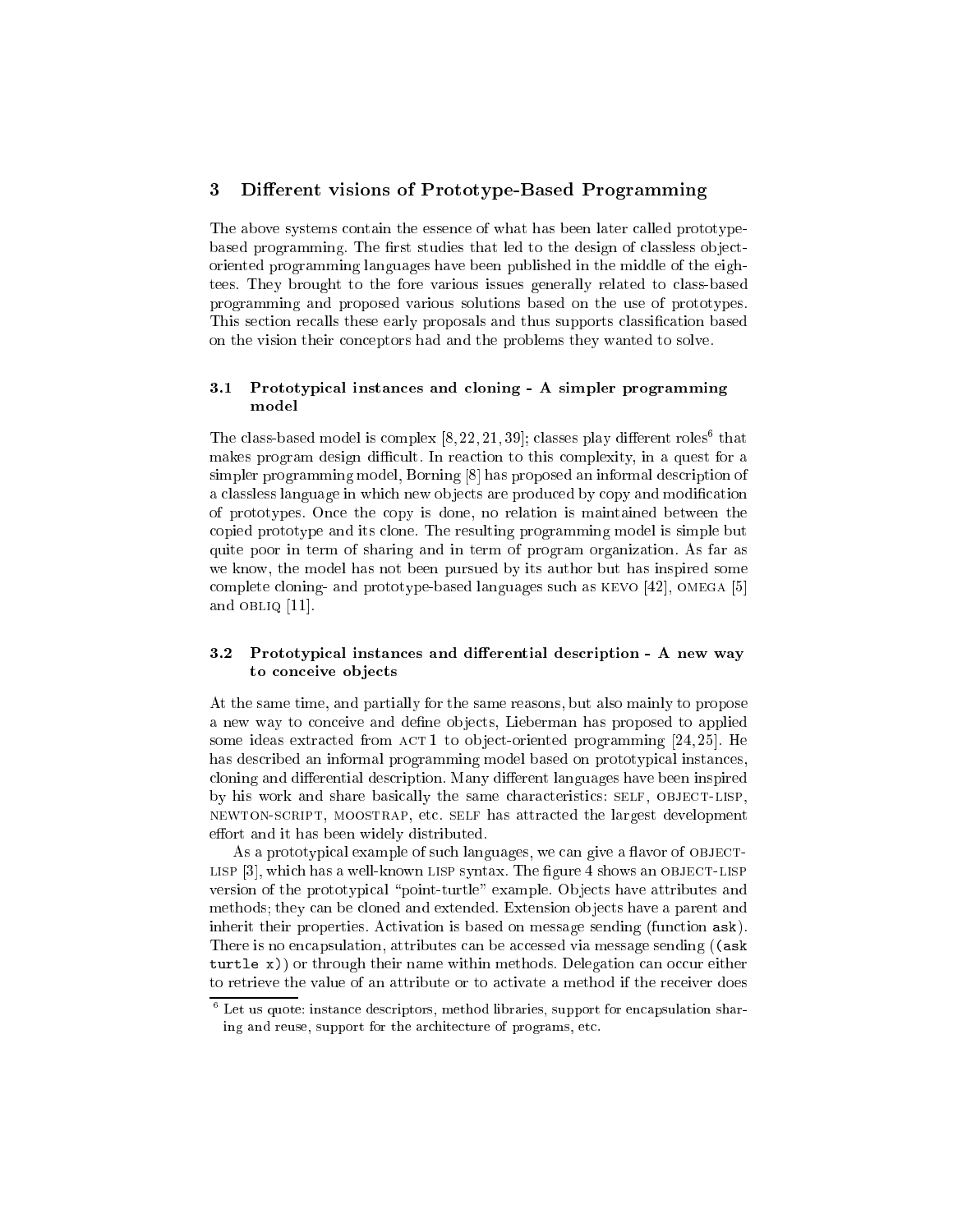```
(setq point (kindof))
                                                ; Creating an object ex nihilo.
(ask point (have 'x 3))
                                                ; Creating an attribute for point.
(ask point (have 'y 10))
(defobfun (norm point) ()
                                                ;A method norm for point.
  (sqrt (+ (* x x) (* y y)))); variables are the receiver's ones.
(defobfun (move point) (newx newy)
                                                ;A method with parameters,
  (\text{ask self } ( \text{have } 'x ( + x new x)) ; to add two points.
  (ask self (have 'y (+ y newy)))
                                                ; Modifying values of attributes.
(defobfun (plus apoint) (p)
                                                ; A method to add two points.
  (as a contract of \mathcal{L} as \mathcal{L}) as \mathcal{L}(newy (+ y (ask p y)))
          (newp (kindof apoint)))
                                                ; Creating an extension of the objec
     (ask newp (have 'x newx))
                                                ; passed as parameter.
     (ask newp (have 'y newy))
    newp))(setq point2 (kindof point))
                                                ; point2 is an extension of point,
(ask point2 (have 'y 4)
                                                 ;with a new attribute y.
(setq turtle (kindof point2))
                                                ; An extension of point2,
(ask turtle (have 'cap 90))
                                                ; with a new attribute cap,
(defobfun (forward turtle) (dist) ;and a method forward.
  \sqrt{2} self (moves \sqrt{2} distribution \sqrt{2} and \sqrt{2} cosets \sqrt{2}\mathcal{N} distribution is a distribution of the capacity of the cap of the cap of the cap of the cap of the cap of the cap of the cap of the cap of the cap of the cap of the cap of the cap of the cap of the cap of the cap
```
OBJECT-LISP is an extension of Lisp towards objects allowing both message passing and traditional function call. Message passing is implemented by the function  $ask$ ; its first argument is the receiver and the second a function call where the name of  $a$ function is used as message selector (a method corresponding to that name must exist); the arguments of the function call are the arguments of the message. The following primitives are used in the example:

 $= creating \ objects \ \textrm{``ex \ }nihilo": function \ \texttt{kindof} \ \ without \ arguments,$ 

{ creating extensions: functions kindof (with one argument, which is the extended object),

 $-$  method definition: function defobfun,

 $-$  attribute definition: method have.

Fig. 4. A prototype-based language example - OBJECT-LISP.

not hold the required property. Delegation can here be described informally in the following way: "an object that cannot answer a question can delegate it to its parent, if the parent can answer it, the answer will be performed in the context of the values of the original object". Thus, compared to  $ACT 1$ , the fundamental new points are explicit description of polymorphism and dynamic binding. In our example, the method norm is polymorph because it can be applied to a point or to a turtle. Dynamic binding ensures that a method executed after a delegation is applied in the context of the initial receiver (in our example, sending the message norm to turtle returns 5).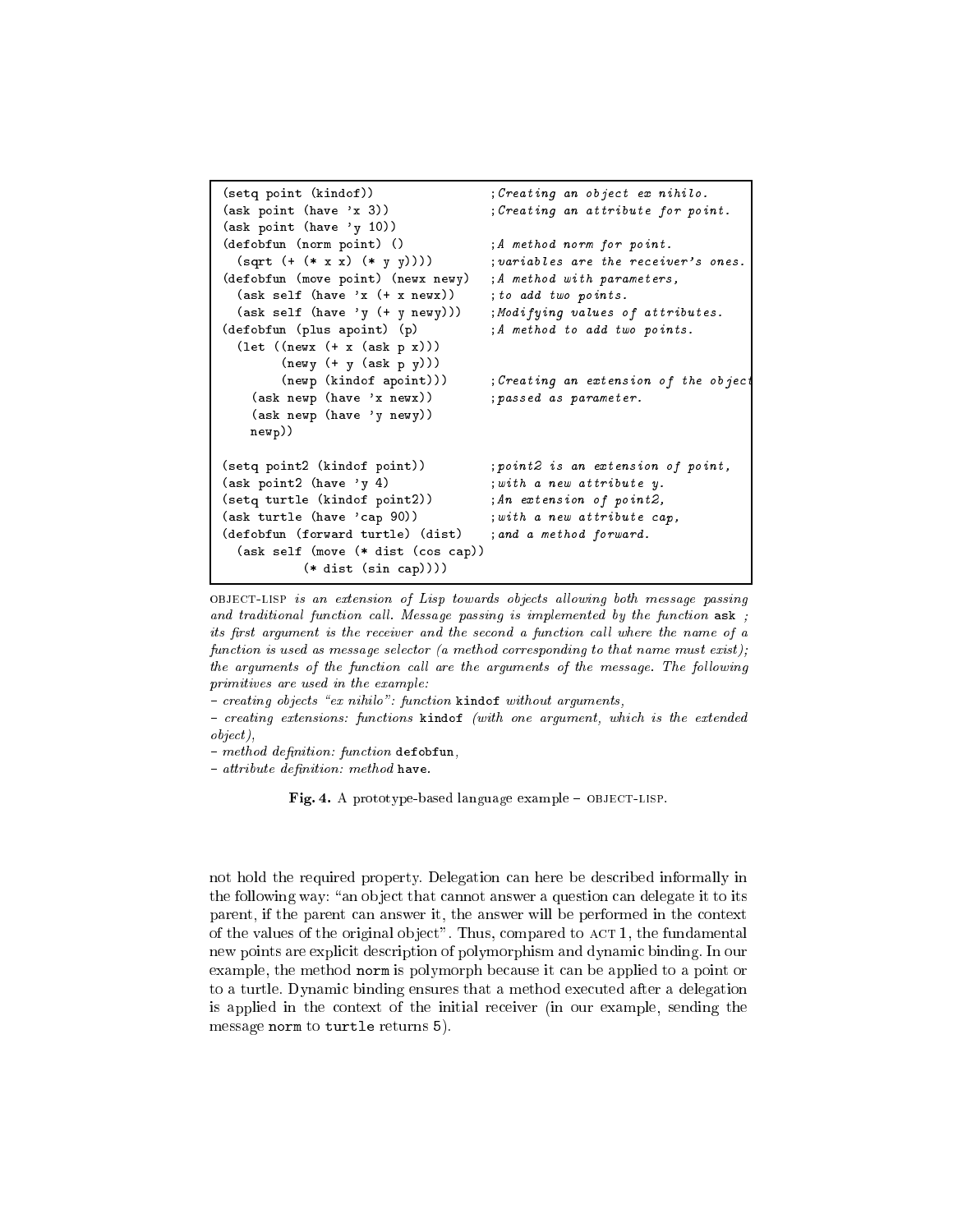#### 3.3 Classless ob jects - knowledge representation

Another motivation to study classless languages was a quest for greater flexibility to represent knowledge and express sharing in object-oriented programs.

As shown by the frame experience, prototypes offer new capabilities to represent knowledge difficult to grasp in class-based languages such as  $[24, 39, 17]$ :

- ${\bf -}$  different objects of the same family having different structures and behaviors,
- $-$  exceptional objects,
- objects with viewpoints and sharing at the object level,
- $-$  incomplete objects to be classified.

Such capabilities, although widely used, are more specifically the mark of a family of hybrid languages, combining declarative knowledge representation and programming. Representatives of such languages are GARNET [33, 34] (the ob ject layer of which, named KR, being prototype-based), which is dedicated to graphical user interfaces, or yafool [19], which is a knowledge representation language based on frames that can have methods in the sense of traditional ob ject-oriented languages.

### 3.4 Class and object hierarchies - Disconnecting subtyping and reuse

A last family is made of languages that integrates both prototypes and classes. If several propositions have been made in this direction and have influenced actual languages, this family has yet to produce a concrete representative.

Indeed, one of the first proposal embedding object hierarchies  $[22, 21]$  has suggested to mix in a single world classes and instances (called examplars) having some kind of autonomy. The main purpose of that proposition was related to ob ject-oriented program organization; it was meant to experiment a separation between subtyping hierarchies between classes, and code inheritance hierarchies (or implementation hierarchies) between instances. In this proposal, ob ject methods are stored in instances and type interfaces in classes; classes can have different instances with different implementations of the same method. For example, the instances empty-list and non-empty-list of the class list have a different version of the append method. New objects are created by cloning instances; for example, new lists are created by cloning either empty-list or non-empty-list. Besides, any instance can inherit from any other, some private methods necessary for the implementation of the methods that compose its interface. The delegation hierarchy between instances is not necessarily isomorphic to the inheritance merarchy between classes.

Although such proposals have not been pursued, they have influenced actual languages and represent, in our opinion, a source of new ideas for the applications of the prototypes formalism [26, 4].

<sup>7</sup> By the way, the non isomorphic interface and class hierarchies of java, each class implementing one interface, is a new form of that idea.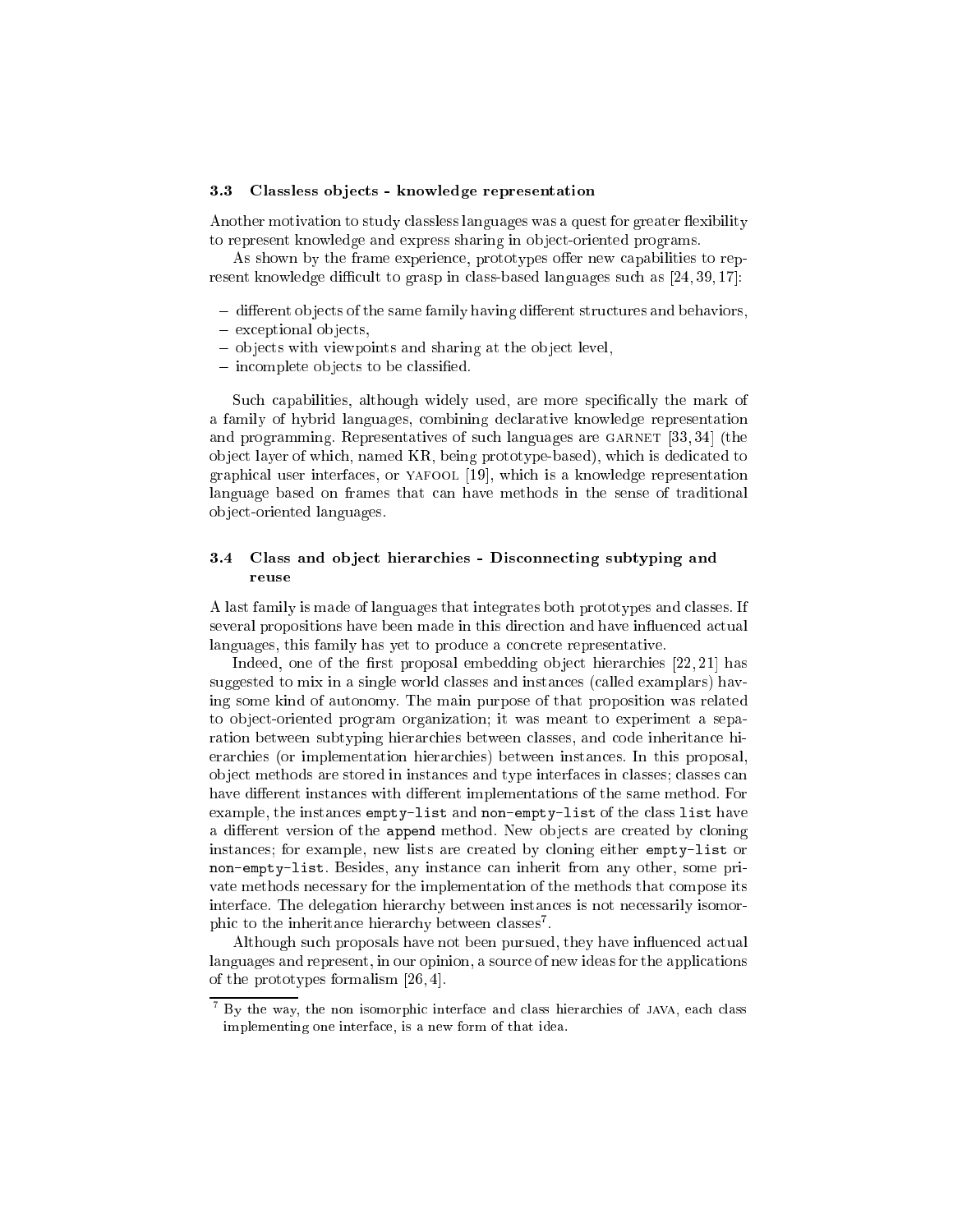#### 4Classication criteria related to primitive mechanisms

The classication of the previous section is based on various visions of what is classless programming and on various application domains for prototype-based programming. We now focus on a classication based on the primitive operations of prototype-based languages. Beyond a set of similar basic principles (ob jectcentered representation, dynamic addition and deletion of slots, cloning and delegation), prototype-based languages differ in the precise interpretation of the primitives that constitute their virtual machine and in the way programs are organized. To build some classifications reflecting those differences requires to present the comparison criteria.

#### Object Representation  $4.1$

Objects in prototype-based languages are defined by a set of properties. A property is basically the binding within the object of name to a value. Properties are conceptually of two kinds: attributes or methods. Two main solutions have been considered for the representation of objects: (1) to separate the concepts of attributes and methods or (2) to amalgamate them using the concept of slot. The first alternative mimics objects of a traditional class-based approach, the value of each attribute can be accessed within methods by referencing its name and can be changed through assignment. In the second alternative, no distinction is made between variables and methods; instead, an ob ject gets a collection of slots where a variable can be viewed as a method that simply returns a value.

Distinction between variables and methods : are objects represented with attributes and methods or with slots?

Indeed, both alternatives have advantages and disadvantages. The advantages of slots are advocated by  $SELF$  [45]: they are more flexible, they allow users to access in the same way attributes and methods, they permit to override an attribute with a method and conversely a method with an attribute. However, they force to implement an explicit encapsulation mechanism. With the variables&methods approach, encapsulation of variables can be simply enforced, by establishing standard (SMALLTALK-like) visibility rules (OBJECT-LISP— cf. Fig.  $4$  — does not provide such rules, variables can be accessed via message sending).

#### 4.2 Criteria related to object creation and evolution

Two alternatives are possible to create new objects in current languages. An object can be created *ex nihilo* or it can be created from an existing one (by cloning or extending it). Whether or not a primitive to create new ob jects ex nihilo is provided makes up our second criteria.

<sup>8</sup> A property can also have a type, a domain, facets, . . .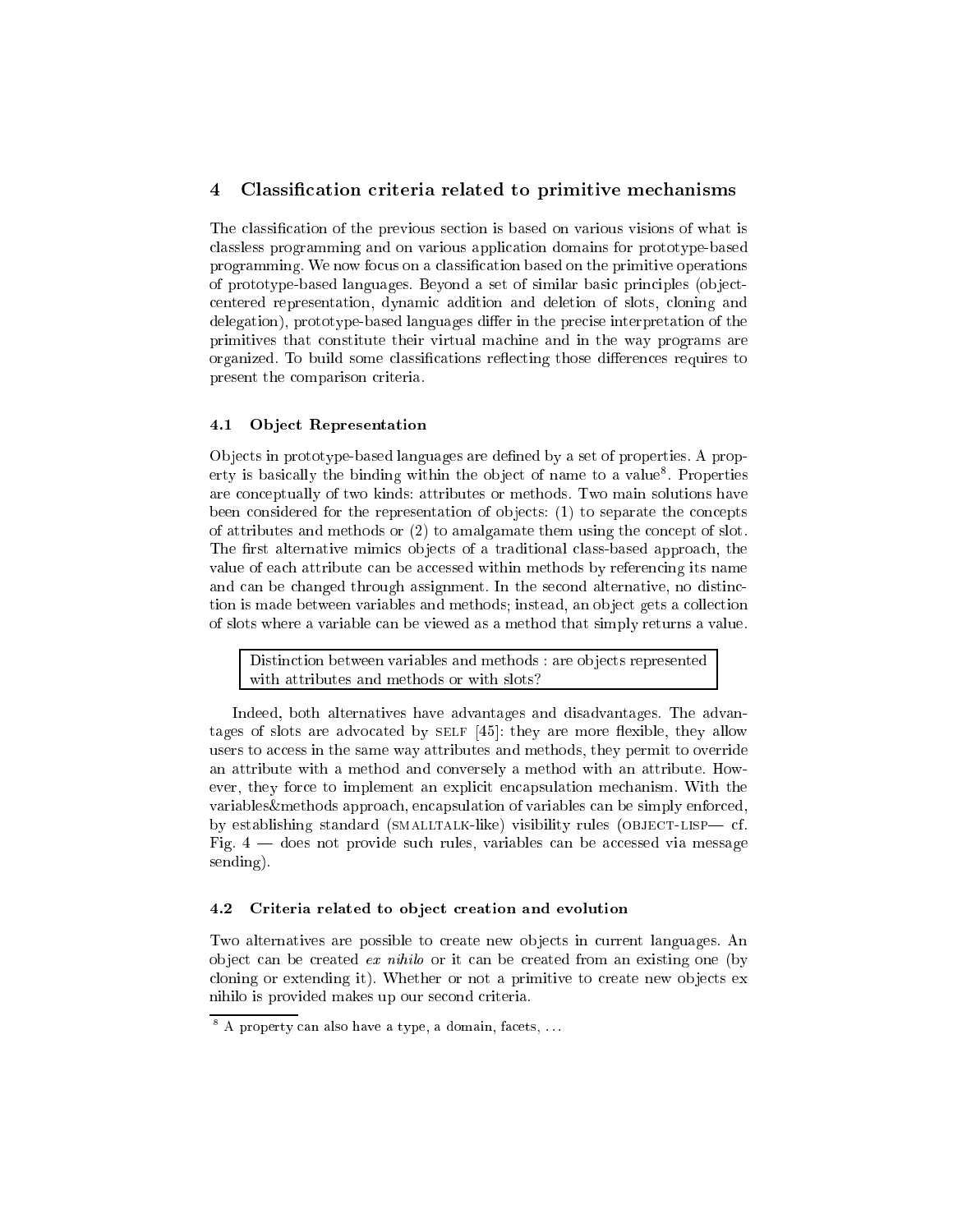Creation  $ex~nihilo:$  is it possible to create new objects  $ex~nihilo?$ 

If a primitive to create new ob jects ex nihilo is provided, two new alternatives show up. We can create empty objects, or objects with an initial structure. If we restrict ourselves to the creation of new empty objects alone, this raises the question of what to do with them? Some means must be provided to modify their structure in order to build the concrete ob jects in applications. Indeed, this introduce two other design alternatives, can the structure of ob jects be extended and/or shrunk dynamically, by adding or deleting properties?

### Dynamic modification of object structure : can object's structure be modied?

Consider the creation of new objects from existing ones. The first solution is cloning. Most languages (except garnet and amulet) provide a primitive for cloning objects. Cloning (cf. Section 2.2) in itself offers two alternatives: shallow cloning or deep cloning. However, deep cloning is usually ruled out as an uninteresting alternative because it is time consuming and provide little interesting properties on its own. The second solution is extension and is discussed in the next section.

### 4.3 Extensions and other solutions for life-time sharing between ob jects

A new alternative appears with the question of extension ob jects (cf. Sections 2.1 and 2.2): are extensions necessary and what do they add to cloning? Some languages do not provide primitives to create extensions of other ob jects. For example kevo only allows for cloning and adding new properties to clones. The object point2 in figure 3 is a clone to which a new property has been added; it would have been possible to define turtle by cloning point2 and by adding the new object the properties heading and forward.

The difference between an extension and an augmented clone lies in the way ob jects share properties [17]. From the sharing and reuse point of view, shallow cloning essentially means that immediately after cloning, the corresponding slots of an ob ject and its clone will point to the same ob jects. For example, consider point and its clone point2 in the same gure 3, they share the method print and their position by the virtue of pointing to the same value ob jects through their respective slots print, <sup>x</sup> and y. However, even if they get the same structure and the same values, they have independent slot bindings; if point is modified for example, the two ob jects cease sharing the values of the updated slots. If a new property is added to point, point2 will not have it. Hence, shallow cloning enforce "creation-time sharing", characterized by an independent evolution of the clone and the copied object, which prevents objects to be unexpectedly modified through their clone. The independent evolution applies to slot individually; here point and point2 continue to share the method move, even after point2's <sup>y</sup> slot has been modified.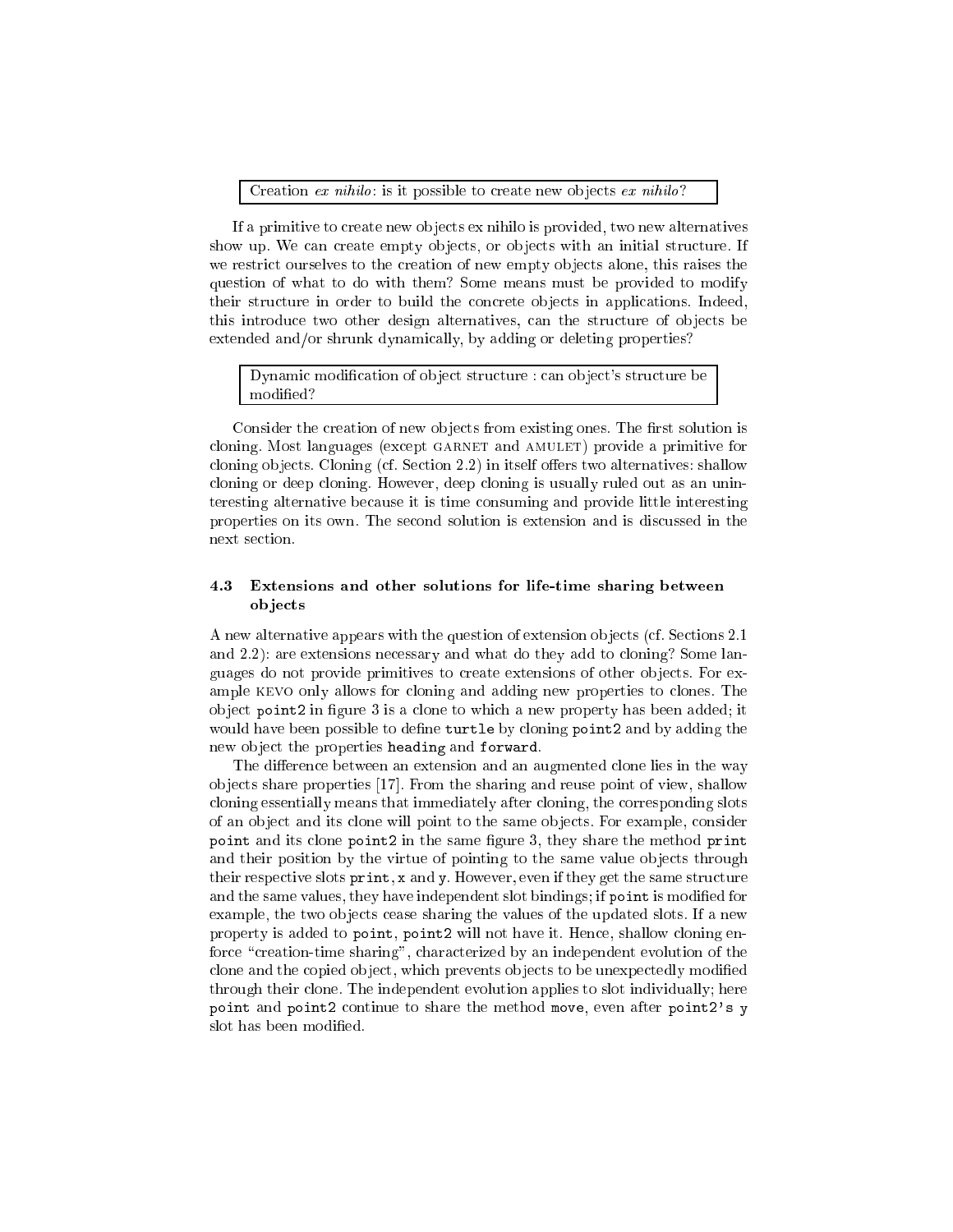With extensions, we face "life-time sharing": the extension inherits the properties of its parent and as long as the ob jects exist, the sharing will continue. In our example, turtle will continue to share the <sup>y</sup> slot of point2 even if this slot's value is modied. Moreover, if a new property is added to point2, turtle will inherit it.

Cloning and extension mechanisms are thus different and have distinct applications.

Does the language provide both cloning and extension mechanisms?

When an extension mechanism is provided, some languages allow new objects to be extensions of more than one object. There is no conceptual difference, this possibility simply raises usual multiple-inheritance problems when accessing inherited properties. Some languages also allow an ob ject to change its parent at run-time; this is called dynamic inheritance in SELF.

Multiple parents : is it possible to have multiple parents? Dynamic inheritance : is it possible for an object to change its parent.

When no extension mechanism is provided, achieving life-time sharing between objects requires other "group-wide mechanisms". For example, KEVO makes possible, via a mechanism that we will call propagation, to add, for example, a new method to all objects of the same clone family [43]. This requires of course that such families be handled automatically by the system.

If the language provides no extension mechanism, is there a propagation-like mechanism allowing to achieve some kind of lifetime sharing.

#### 4.4 Message sending

As in other object-oriented languages, the basic control structure of prototypebased languages is message sending. The alternatives with message sending lie in the way methods are searched. In the simplest case, methods are simply searched in the ob ject that has received the message. However, most prototypebased languages provide a sharing mechanism named delegation. Delegation can be implicit or explicit.

Implicit delegation is used goes hand in hand with a corresponding extension mechanism. Delegation here is a kind of inheritance mechanism allowing to retrieve, access or apply properties of an object, which are in fact owned by its parents. Implicit delegation was first introduced by Lieberman [23] (see Section 2.2) as a message forwarding mechanism, who has accurately described it in  $[24]$  (see Section 3.2). With implicit delegation, when an object does not own the requested method or attribute, the interpreter automatically delegates the question to the object pointed by its parent link.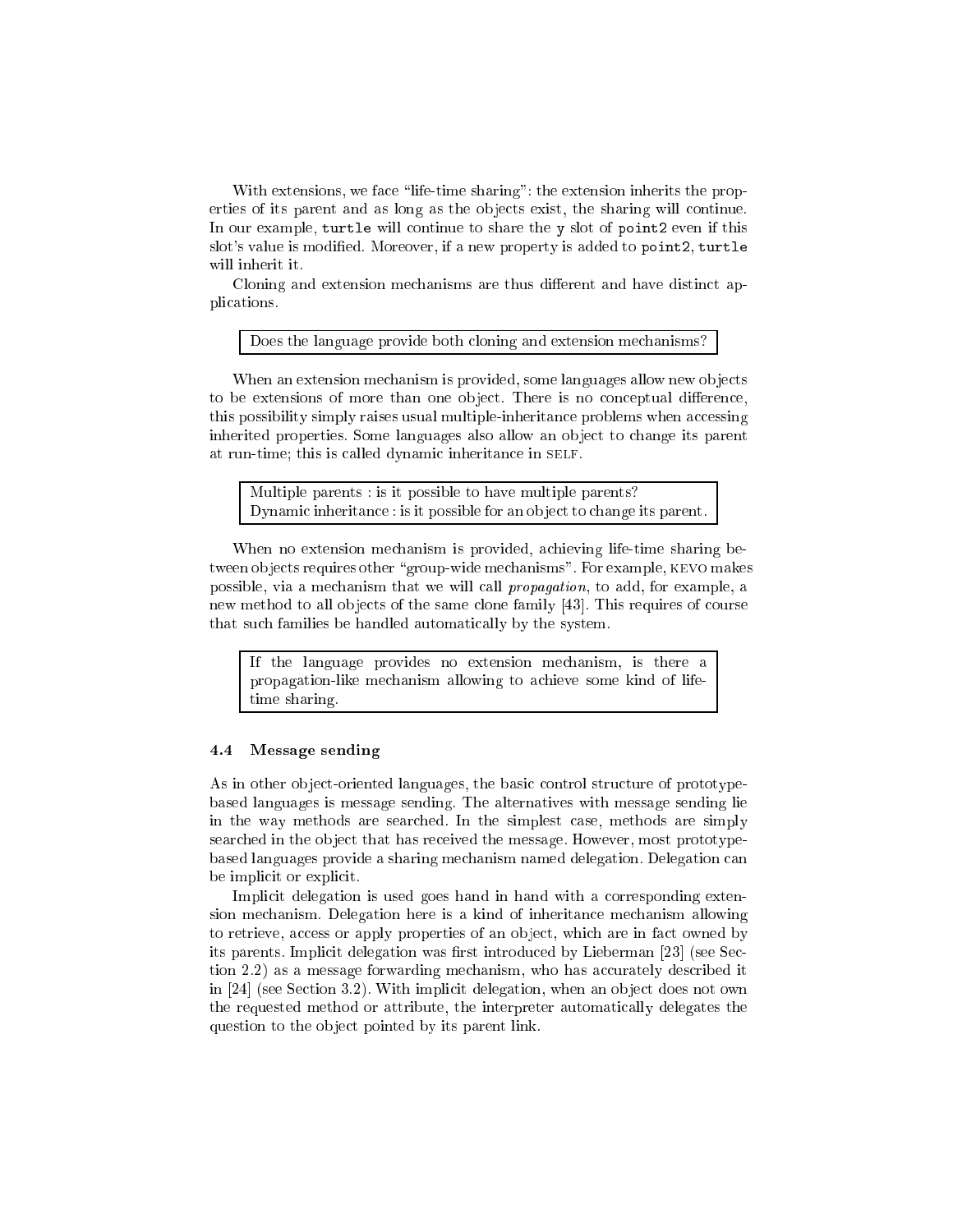

Another form of delegation is qualified as explicit, where any object can explicitely delegate, via a specific instruction, a request to another object. Explicit delegation is quoted in ACT 1 and is also used in OBLIQ (achieved through an alias mechanism).

If the language provides a delegation mechanism, is delegation implicit or explicit?

### 4.5 Extensions, delegation and sharing

The next comparison criterion is related to the interpretation that is given to the notion of extension. Such an interpretation governs the exact semantics of the delegation mechanism. More precisely the interpretation given to the extension mechanisms governs what is inherited by an extension and what is shared between an extension and its parent. The delegation mechanism is responsible for correctly achieving inheritance and sharing. To introduce those different interpretations, let us recall that any object created in a program represents an entity being represented in the program, which is part of the real world; we call the set of such entities the "domain" of the program.

Delegation as a sharing mechanism between representation of different entities In the first interpretation, that we will call value sharing interpretation, the notion of extension is used to express attribute and method values sharing between two objects representing different entities of the domain. For example, consider again in the figure 3 the object turtle created as an extension of point2. The object turtle represents a Logo turtle of the domain and the object point2 represents a point of the domain. The reason why the turtle ob ject is made a child of the point2 object is clearly the reuse of the definition of point2's properties. We do not want point2's properties to be the very properties of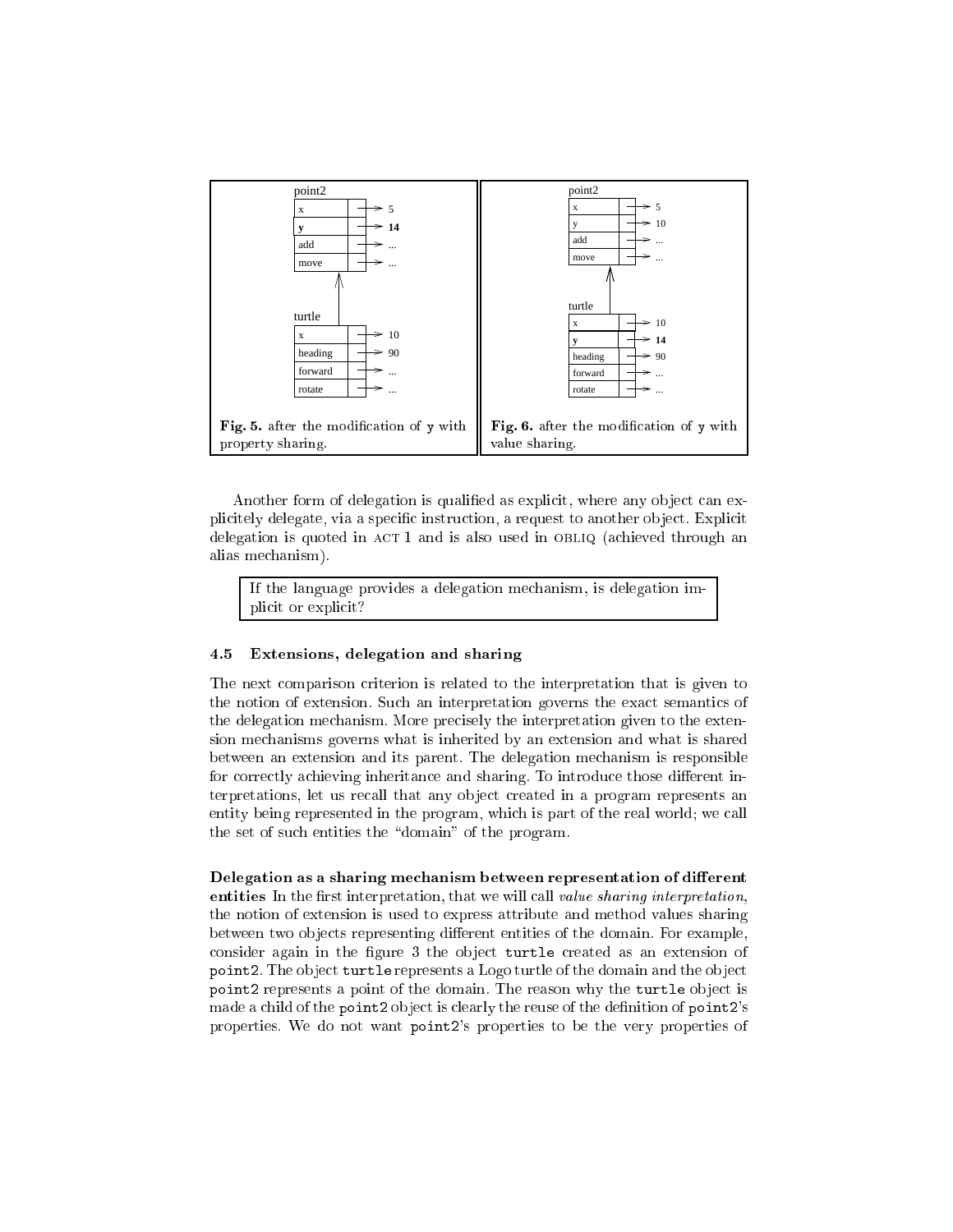

Fig. 7. A representation of a person with three objects.

turtle, but rather point2 to provide default values for the turtle's variables, which are not redefined. An object has at least as many properties as its parent, each of these properties is identified by the same name within the context of any of the two objects and has the same default value". If the entities are distinct, the objects cannot share properties but only property values.

What about delegation? With this interpretation, an object should not be modied by sending an assignment message to one of its descendants. For example, an assignment message for the slot <sup>y</sup> sent to turtle should not result in point2's y value modification as shown in Figure 5 but rather in the definition of the <sup>y</sup> variable in turtle as shown in Figure 6. In other words, assignment messages (or write access to attributes in methods bodies) should not be delegated but should eventually entail a local redenition of the attribute. Parent (or delegation) links can in this case be intended as "is-like-a" links. Delegation then grants read access to variables but no more write access to the parent properties. The frontiers between ob jects are then clearer: in our example point2 and turtle can be considered as two dierent ob jects because they can evolve almost on their own. The only way to modify the value of the point2's <sup>y</sup> variable is to explicitly send a message to point2. Although this will also modify the <sup>y</sup> slot's value for turtle, this may be acceptable in a sense, since this value is intended to be a default one.

In terms of sharing, such an interpretation of variable assignment amounts to restrict, between an extension and its parent, property sharing to value sharing (the ob ject turtle does not share with point2 the property named <sup>y</sup> but the value of that property as long as it is not redefined on turtle).

Delegation as a sharing mechanism between representation of viewpoint on the same entity. In a second interpretation, that we will call :

<sup>9</sup> Lieberman has also suggested ob jects as default behavior and value repositories for their children in [24].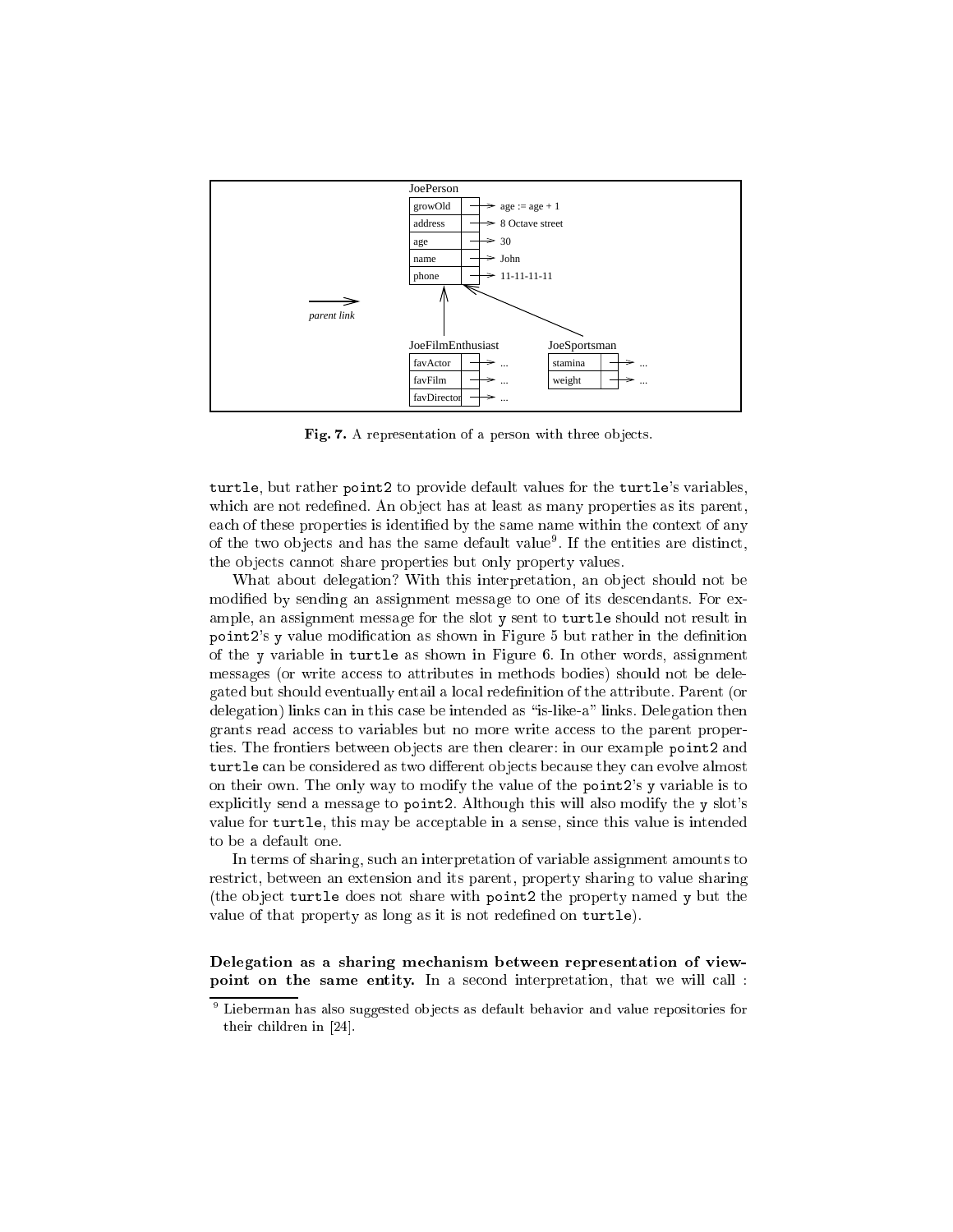"*property sharing interpretation*", an extension object and its parent can be seen as different parts of the same domain entity. In such a case, properties of the parent can be seen as full properties of the extensions. To split a representation in several objects in a delegation hierarchy is a natural way of representing viewpoints.

For example, consider objects collectively representing a person  $-\text{say}$  "Joe"  $\equiv$  in a delegation-based system as shown in Figure 7 [17, 27, 4]). The object JoePerson holds the basic information about the person (its address, age, name and phone and a method grow01d while the object JoeSportsman, an extension of JoePerson holds information related to Joe as a sportsman. Creating JoeSportsman as an extension ob ject instead of simply adding the slots salary and company to JoePerson also leaves the door open for other extensions, e.g. Joe as a film enthousiast. Any modifications to JoePerson are automatically seen by its extensions. Also, changes to the person Joe can be made through its extension ob jects. For example, if the employee changes its personal address, the change will naturally be made at the person level and will be effective for all extensions of this person. As in a description hierarchy, the most general viewpoints are those denoted by the ob jects near the top of the hierarchy whereas the most specific viewpoints are those denoted by the objects which are leaves of the hierarchy. In our example, person is a more general viewpoint on  $Joe$  than either sportsman or film enthusiast.

What about delegation? With this interpretation, it is coherent that an ob ject may be modified by sending an assignment message to one of its descendants. For example, asking JoeSportsman to change its age can (and even has to) result in a modication of the attribute age of JoePerson.

In terms of sharing, this interpretation is an application of property sharing between ob jects. The address or age properties, not only their values, are shared by the objects JoePerson, JoeSportsman and JoeFilmEnthusiast. Property sharing is a characteristic of the extension mechanism and is achieved through the delegation mechanism.

Interpretation of the extension mechanism : When the language proposes an extension mechanism, is it with a \property sharing" or "value sharing" interpretation?

A short analysis. Fully analysing these choices goes beyond the scope if this paper. A first partial analysis can be found in  $[17]$  and more recent ones in  $[27]$ , 28, 16].

Let us just insist that the "property-sharing" interpretation raises some encapsulation issues when used in a "point-turtle" like example, indeed delegation establishes a so strong link between the objects point2 and turtle that they cannot any more be considered as representing distinct entities. Conversely, it enables split representations. A split representation is a set of objects linked by delegation, representing a single entity of the domain such as the person Joe. There is, as far as we know, in today's prototype-based languages, no way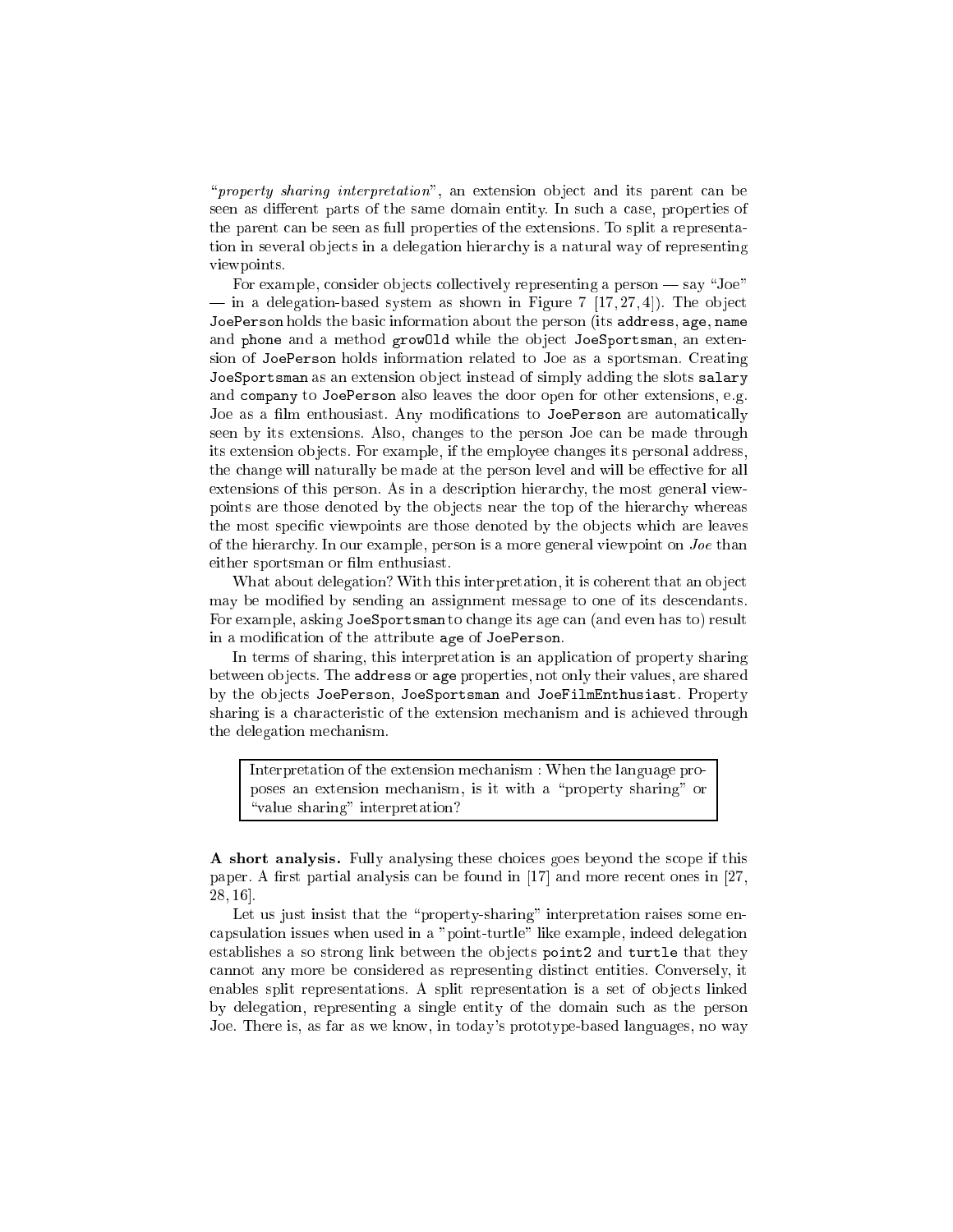

Fig. 8. Differential creation of the prototype o2 representing Fred from the prototypical instance of elephants also representing Clyde.

to handle split representations as first-class objects, entities for which we have coined the name *split objects*. Handling split objects in a language would mean to create them, refer to them, clone them and otherwise deal with them as with other ob jects. This is an open issue on which we are currently working [4, 27].

Besides, the "value-sharing" interpretation partially eliminates encapsulation issues by making parents independent of their extensions but it also restrict the expressive power of the language by forbidding split representation with viewpoints.

#### $\overline{5}$ Classication criteria based on program organization

Despite the basic principles of prototype-based programming, which advocates concrete ob jects as the only mean to model concepts, current languages have introduced mechanisms to deal with groups of similar ob jects. The three most common ones are: prototypical instances, traits objects, and maps.

Early in the foundation of prototype-based programming, Lieberman has proposed the mechanism of prototypical instances to share properties among ob jects related to a similar concept. The essential idea is to use the first concrete example of a concept as the representation of the concept itself. The well-known elephant example illustrates this (Fig. 8). Here, the object of represents the elephant Clyde, which is the first elephant we have encountered. Clyde is therefore chosen as the representation of the concept of elephant. It is grey, has four legs and two ears. When the white elephant Fred appears, delegation allows us to differentially create Fred as an object  $\circ$ 2, having  $\circ$ 1 as parent and simply redefining the slot color to be white.

Traits and maps have been invented in the prototype-based language SELF [44]. A traits object is a repository for methods (and "semi-global" variables) applying to the whole group of its delegating objects. The trait-based programming model [44] proposes to segregate the slots of a prototypical object in two parts: the representation part and the protocol part. Typically, the protocol part consists of slots holding method values while the representation part will consist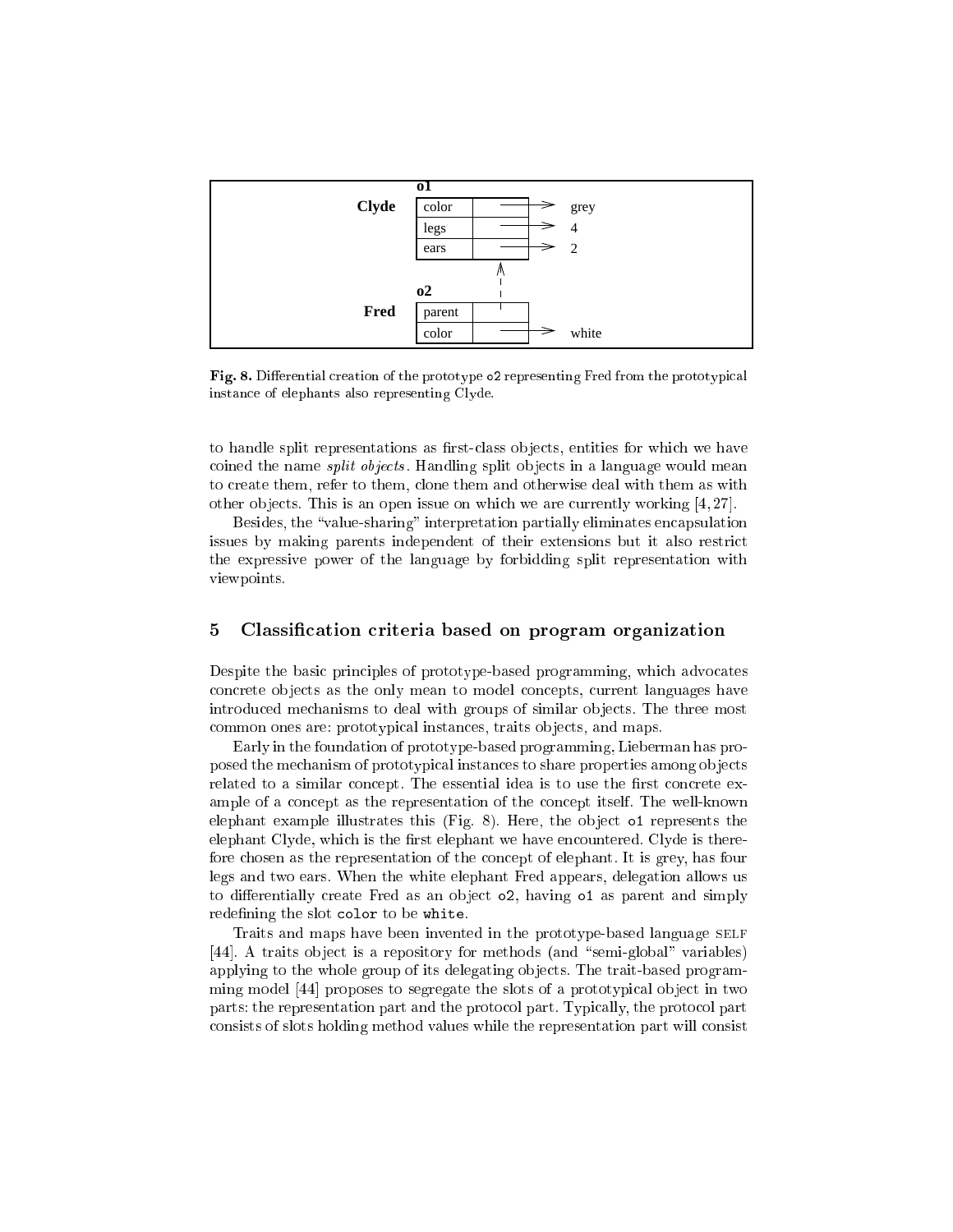| 01      |    |                                            |
|---------|----|--------------------------------------------|
| X       | ю  |                                            |
|         | 20 |                                            |
| display |    | $\Rightarrow$ method for displaying points |
| add     |    | $\Rightarrow$ method for adding points     |

Fig. 9. A point example.



Fig. 10. A point example using a traits object.

of slots holding either ob ject identiers or constant values, but this need not to always be the case. In our first example  $(Fig. 9)$ , the representation part of a point object would include the slots  $x$  and  $y$ , while the protocol part would include the slots display and add. A traits object is an object holding the protocol part, the idea being that this object can be shared among several copies of the representation part (themselves represented as ob jects, see Fig. 10).

Traits encourage the creation of delegation hierarchies that look like an inheritance one in its higher levels made of traits. At the leaves, we find concrete ob jects, somewhat like the instances in class-based programming. Trait-based programming leaves more flexibility in the creation of objects, and traits are not classes: they are less flexible and less abstract. An operation traitof returning the first parent traits of an object can be provided; testing whether two objects support the same protocol then boils down to test if the two ob jects' traits are the same or have a common parent. In this sense, trait-based programming emphasizes the notion of similar behavior among ob jects.

A map factors structural information out of ob jects in a clone family, i.e. a group of structurally identical objects obtained by cloning one another. Maps, illustrated in Figure 11, are similar to standard prototypes, except that the slot values are replaced by indexes giving the relative position of the slot values in the object, now represented merely as a vector of slot values. In fact, SELF goes beyond that by putting in the map the values of immutable slots, an existing concept in this language. When an object receives a message, the selector is used to look up the map to find a slot index, a value or a method. If a value is found, it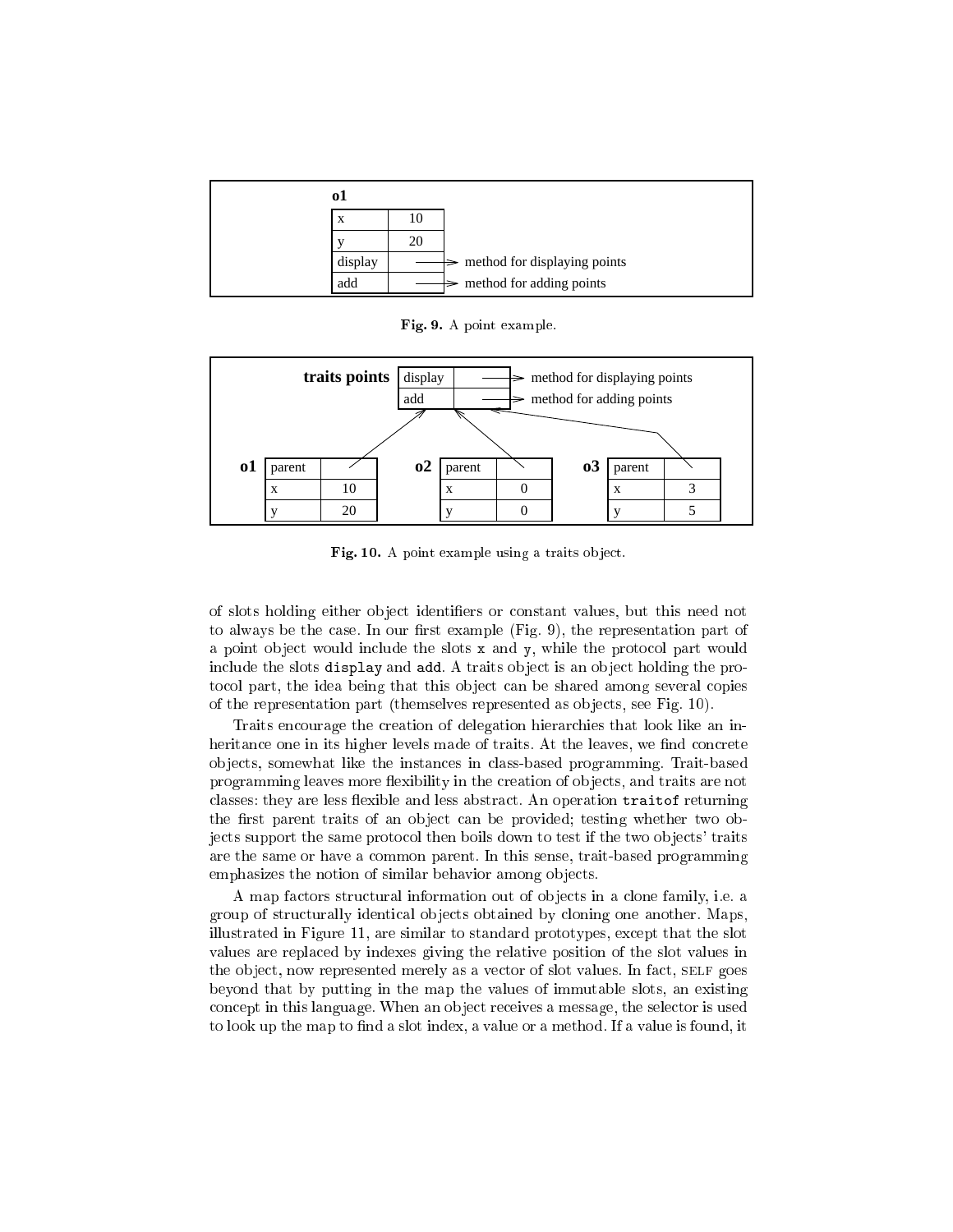

Fig. 11. The point example using maps.

is returned; if a method is found, it is applied in the context of the receiver; if an index  $n$  is found, the content of receiver's  $nth$  slot is retrieved and either returned if it is a value or applied if it is a method. In SELF, maps are created automatically behind the scene and if an ob ject is cloned, the two clones will share the same map. They give self the same space efficiency in the representation of objects as the one of class-based languages. Because maps are not object in SELF, they have no direct influence on its programming methodology.

### 5.1 Generalization

Prototypical instances, traits and maps are specific mechanisms used in existing languages to structure programs. Compared to the original objectives of the prototype-based model, we have argued [26] that they are going against the very notion of prototype-based programming as it has been originally defined. But from them emerge a much richer notion of *delegation-based programming*. In fact, delegation-based languages exhibit much more diversity than it first appeared, because these new mechanisms impose slightly different programming models, which can hardly be put under the same "prototype-based" hat.

This approach allows us to complement existing classifications, such as the one presented in the previous section, but also the ones of Wegner [46] and the Treaty of Orlando [39]. Wegner identifies the class of object-centered programming languages as classless ob ject-based languages, within which he singles out delegation-based languages, i.e. *classless objects with delegation* "11 In our point of view, Wegner's classication underestimates the diversity of classless ob ject-based languages, indeed because it is an attempt to characterize the whole design space of object-oriented language. Moreover, at the time of his writing, delegation-based languages were still underinvestigated. It is in this sense that we complete his classification, being more precise in one of his original class.

<sup>10</sup> A little confusion appears in [26], where ob ject-based languages are understood as always classless.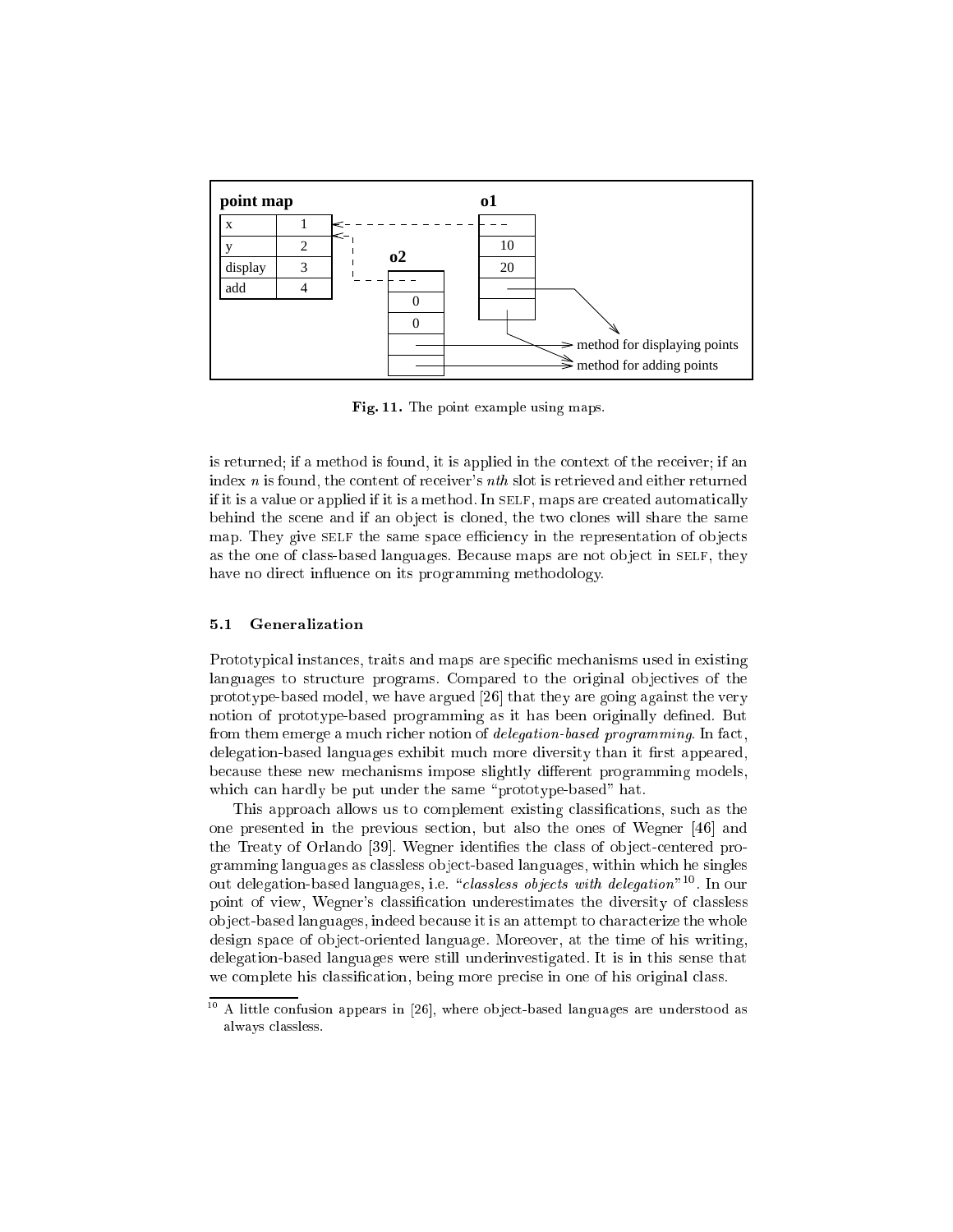We propose to classify delegation-based programming languages according to the number of different kinds of objects and the number of different kinds of links they manipulate. For example, the parent-of link of delegation is one link manipulated in all delegation-based programming languages. Similarly, a traitbased programming language manipulates two kinds of objects: concrete ones and traits. We argue that the number of kinds of links and objects manipulated in a language bears important insights into the nature of its programming model. We explore four classes of delegation-based languages: languages with one kind of ob ject and one kind of link, ones with two kinds of ob jects and one kind of link, ones with two kinds of objects and two kinds of links and finally ones with one kind of ob ject and two kinds of links. This classication is founded on four illustrating languages, the formal semantics of which have been developed and thoroughly examined [26].

Prototype-based languages have always been criticized for their lack of manifest organization in programs. Our new classication brings to the fore the existence of delegation-based languages with a more and more structured programming model, forming a continuum between pure prototype-based languages and class-based ones. Not only this shows that the organization of a program can be made more explicit without sacricing an ob ject-centered programming model, it also suggests a step by step (possibly automatic) transformation of prototype-based programs into class-based ones, a programming methodology advocated before [46, 39].

#### 5.2 Languages based on one kind of object and one kind of link

Delegation-based languages where the space of objects is completely homogeneous and where delegation is used for sharing, correspond to the usual notion of prototype-based languages. All objects are equally first-class entities: they can be created dynamically, they can be sent a message, they are all mutable, they can be passed as parameters and returned as results. All of them can be used as parent and cloned. We categorize these languages as having one kind of ob ject and one kind of link, namely the parent-of link.

#### 5.3 Two kinds of objects, one kind of link

Typically, a language with one kind of object and one kind of link will evolve towards one with two kinds of ob jects when some ob jects become exceptional compared to others. Objects can become exceptional because of a particular programming methodology that must be supported at the language level in order to have all its strength. They also become exceptional when their "firstclassness" is severely restricted, such as being immutable or abstract (in the sense that they cannot answer messages). They may not be cloned or used as parents. We illustrate this category of languages with a trait-based programming language.

The trait-based programming model is a good example for this class of languages, having two kinds of ob jects, prototypes and traits, and one kind of link,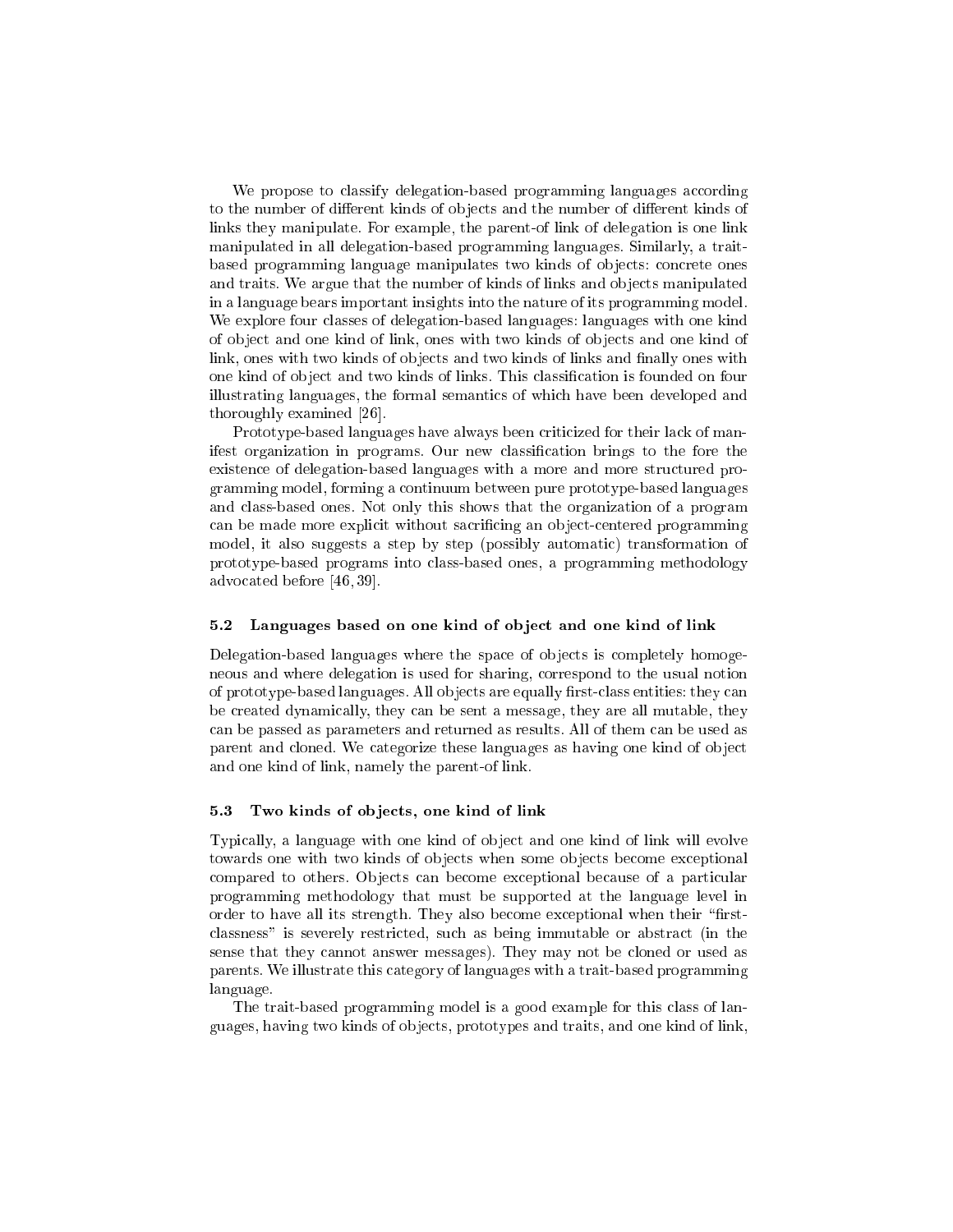delegation. In prototype-based programming, while assumed to be a concrete ob ject, the traits ob ject will fail if sent messages since presumably the corresponding methods will try to send the receiver (self) messages accessing the representation part, which will fail. In fact, for trait-based programming to work properly, most traits ob jects must never receive messages. And we propose that the language must make sure that it happens like that.

#### 5.4 Two kinds of objects, two kinds of links

Languages with one kind of link will typically have a delegation, or parent-of link, which implements sharing akin to inheritance. Adding a second kind of link suggests introducing a structural description link similar to the class-of link. In traditional prototype-based languages, each ob ject being one-of-a-kind, it gets both its slot names and slot values. When a large number of structurally identical ob jects are created, it becomes tempting to share the structural information, a line of reasoning that pushed the SELF team to invent maps  $[14]$ .

A map-based language is constructed by making maps true ob jects. Because their slots contain indices to be reinterpreted in the context of the receiver, maps, as ob jects, cannot answer messages. So we make them abstract ob jects unable to answer messages. With maps represented as ob jects, it becomes possible to take advantage of them in the programming methodology. A map-based language encourages a programming methodology where the notion of structurally similar ob jects becomes very important. In such a language, we can speak about a group of structurally identical ob jects. Map-based operations to add or delete a slot to all ob jects in a clone family, etc. should be implemented.

#### 5.5 Two kinds of links, one kind of object

Typically, a language with two kinds of links and one kind of object can be obtained by some rationalization of a language with two kinds of objects (and two kinds of links). For example, consider the map-based language proposed earlier. Can we transform maps in order to make them standard objects capable of answering messages without impairing the programming model? The answer is yes. The problem with maps begins when we send them messages whose result needs a reinterpretation in the context of a concrete object in order to make sense. But maps don't need to be implemented like standard prototypes. A simple idea, illustrated in Figure 12, is to replace the map by a descriptor ob ject with one slot called slotsDict, which points to an object implementing a slot dictionary. The slot dictionary is not an ordinary prototype (despite a similar yet not identical aspect in Figure 12), but rather an object similar to SMALLTALK's method dictionary. We draw it as a box with round corners and it is actually an object answering  $at:\langle some \ selector \rangle$  returning its associated value and  $at:\langle some$ selector) put:  $\langle some\ value\rangle$  messages like a smalltralk dictionary.

The advantage of this representation is that now we can send legitimate messages to descriptors, namely slotsDict, as well as to slot dictionaries. In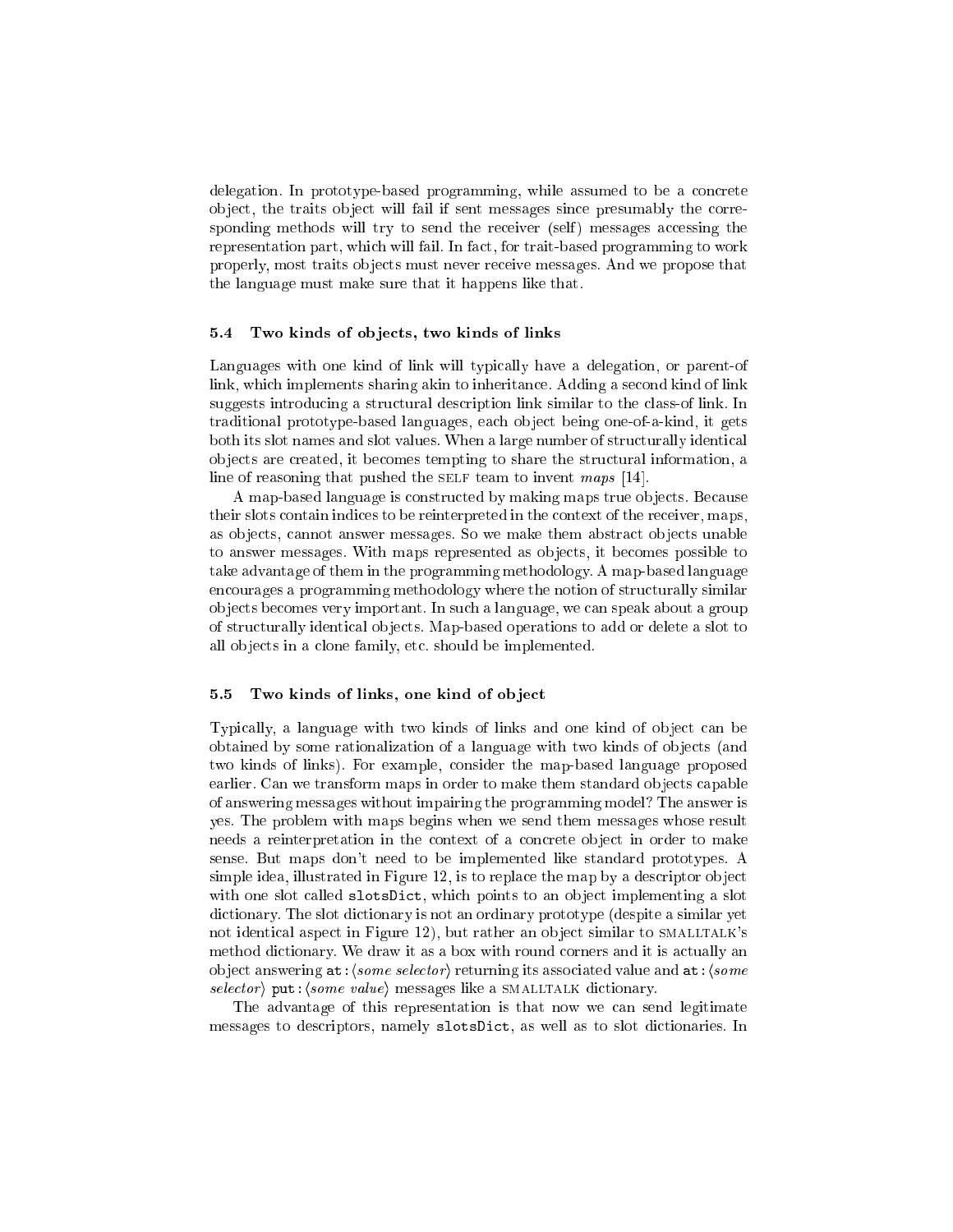

Fig. 12. The point example using descriptors.

fact, our descriptors look pretty much like SMALLTALK classes. A descriptorbased language similar to the previous map-based one can be designed very simply. In order to preserve an object-centered programming model, descriptors should be created automatically, like maps were. Nonetheless, descriptors are so much like classes that we are at the frontier between abstraction-centered and ob ject-centered programming here. An important missing feature that makes the language still promoting an ob ject-centered programming model is the lack of a sharing mechanism between descriptors that would have a semantics similar to inheritance. By taking care not to introduce such a link between descriptors, we don't encourage programmers to design their applications mainly around descriptors (see [28] for more information about descriptors).

### 5.6 But what's in a link?

The characterization by the number of links is an important measure of the complexity of a language, but since this classification was first published, examples have proved that the nature of these links is also important. Amulet, for instance, defines four different delegation semantics called modes. Clearly, classifying Amulet has having four kinds of links would bring little insight into the nature of the language.

This suggests another level of classification: classifying the links themselves. We have identified two main family of links: comparative links *(like, delegation,* inheritance, etc.) and descriptive links (is-a, class-of, map-of, descriptor-of, etc.). Other family of links could also be added, especially reflective links such as a behavior-of found in re
ective languages [31, 40]. Kinds of links ars therefore better understood in our classication as kinds of families of links.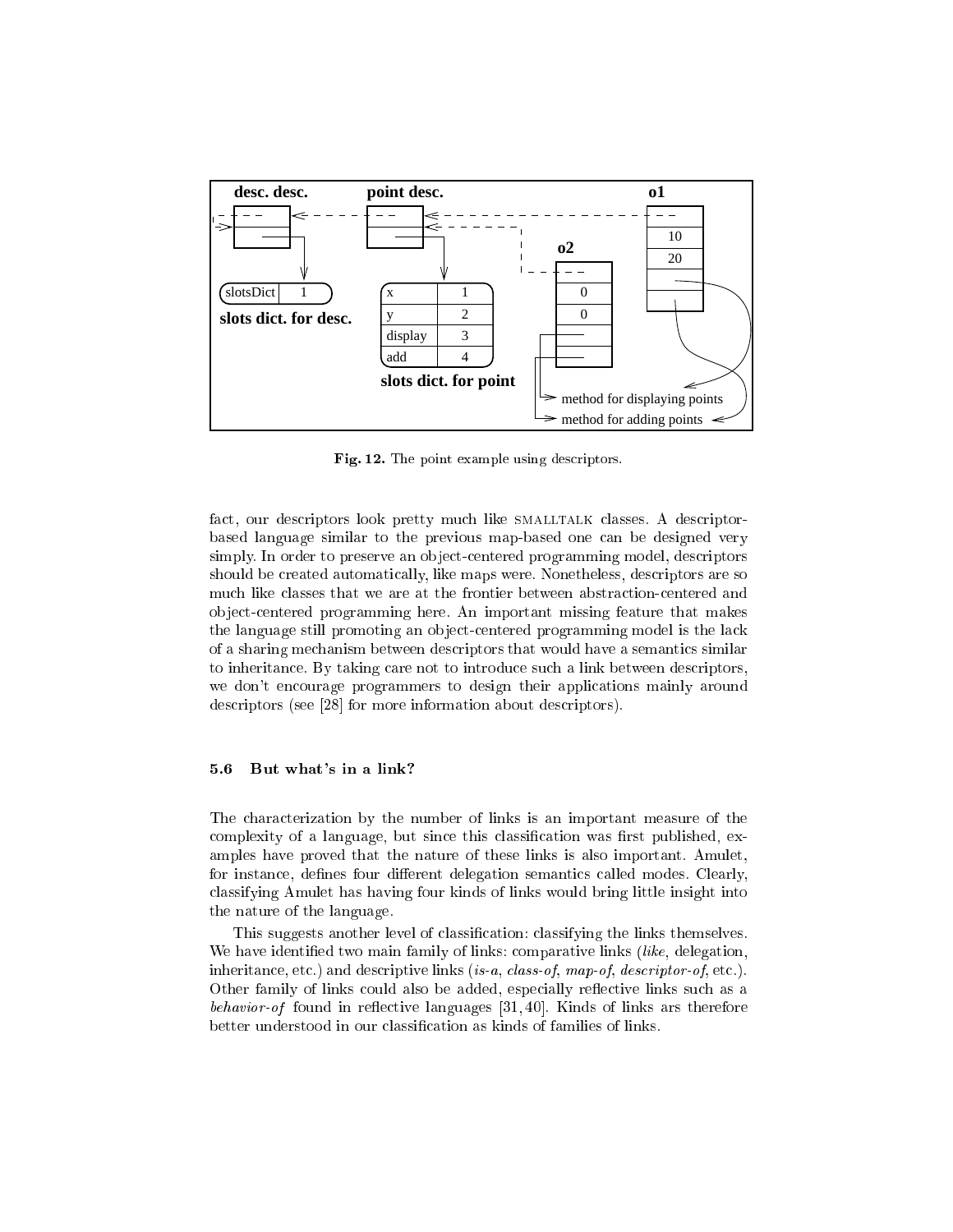

Fig. 13. An historical taxonomy [17].

#### Classifying Existing Languages 6

#### 6.1 First classication based on primitives mechanisms

The taxonomy shown in Figure 13 is extracted from [17] and is only shown here to give an historical perspective that reflects our understanding of prototype-based languages at that time<sup>11</sup>. It takes liito account how objects are represented, how they can be created and modified and the form of delegation (implicit or explicit) proposed by the language. Four existing prototype-based languages were classied in this taxonomy: self, object-lisp, act 1 and examplars.

self and  $\sigma$  objecting are members of the members  $\sigma$  families (L8) and (L2) respectively, both extended with implicit delegation. From the point of view of that taxonomy, they only differ in the representation of objects; SELF uses slots while OBJECT-LISP uses variables and methods. EXAMPLARS is best characterized by the family illustrated by (L13): prototypes have variables and methods, the structure of prototypes cannot be modified dynamically, new objects are created ex- nihilo or by copying existing ones, the parent link is named "superExemplar" and delegation is implicit along this link. However since it is an hybrid language

<sup>11</sup> This classification is also operational one implemented as a SMALLTALK class hierarchy. The hierarchy can be used to interpret expressions of simulations of the classied languages. This smalltalk program, named Prototalk, is in fact a framework allowing to rapidly implement a simulation of any prototype-based language [18].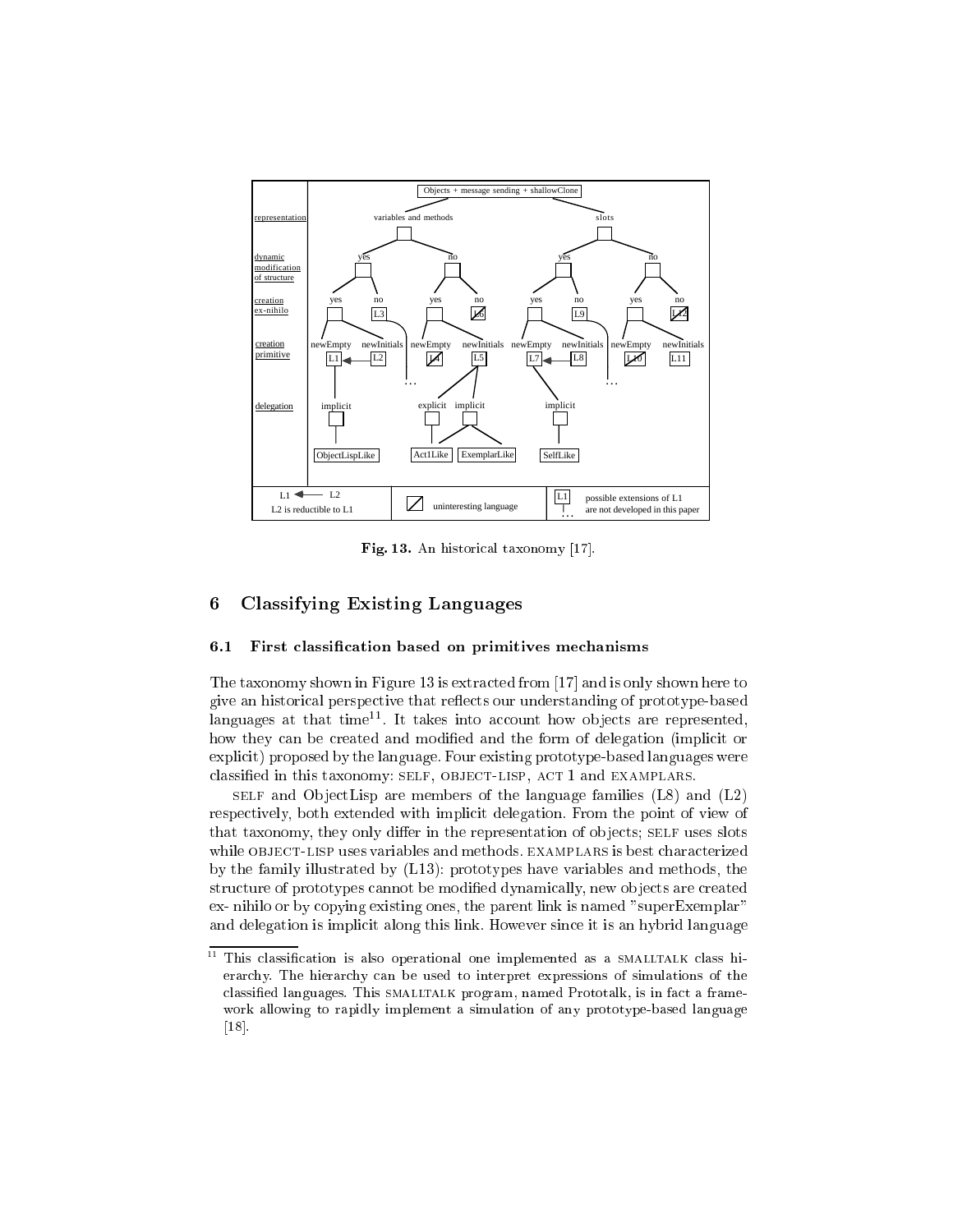also providing classes, some of its characteristics are out of the scope of our taxonomy. ACT 1, described in Section 2.2, can be attached specific characteristics. Ob jects can have variables and a script. Messages to ob jects are examined by the script in which various actions can be performed, including explicit delegation to other objects in the system. When the script rejects a message, there is an implicit delegation to the parent of the receiver, the script of which being in turn executed. These functionalities can be classied in an extension of the language (L5) for which the evaluator is also able to deal with explicit delegation orders.

#### 6.2 Second classication based on the semantics of primitives

This section now proposes a comparative table taking into account the whole set of criteria presented in Section 4. Most of the entries have been explained, let us simply quote a few particularities.

For what concerns the interpretation of the extension mechanism, languages such as GARNET or YAFOOL only propose the "value sharing interpretation" while others such as SELF or OBJECT-LISP only propose the "property sharing" one. Others, such as newton-script propose both by allowing to create the two kind of extensions implemented by two links named **proto or parent**. Another approach (encapsulated inheritance) is proposed by agora which permits each ob ject to control the creation of its future extensions and the read/write access they will have on the attributes of the extended object [40]. We have quoted the advantages and drawbacks of both interpretations; besides, mixed solutions raise the issue of managing both kind of delegation links.

### 6.3 Abstraction-based Classication

The figure 15 summarizes our second classification. We have represented five categories of languages: four described here with one example language in each, and one corresponding to Wegner's classless ob ject-based languages, in which he classies Ada [20]. The list of possible languages in each class is by no mean closed. For example, another path towards a language with two kinds of ob jects but one kind of link appears when considering the status of prototypical objects in Lieberman's first proposal. In Lieberman's mind, the standard way to represent a concept is to provide a prototypical instance of this concept (Clyde is the prototypical elephant) to which other objects of the same concept can delegate for default properties. Because modifying a prototypical object has an important, and often undesirable, effect on all other objects delegating to it, we can make them immutable ob jects, hence stressing their particular role. In the Clyde-Fred example, Clyde would no longer be mutable, therefore making it impossible to indirectly modify Fred by mutating Clyde. A safe version of such a language designed in this line provides another example of a language with two kinds of ob jects and one kind of link.

It is also worth noting that the classication using the number of kinds of ob jects and links needs not to be restricted to ob ject-centered languages. We have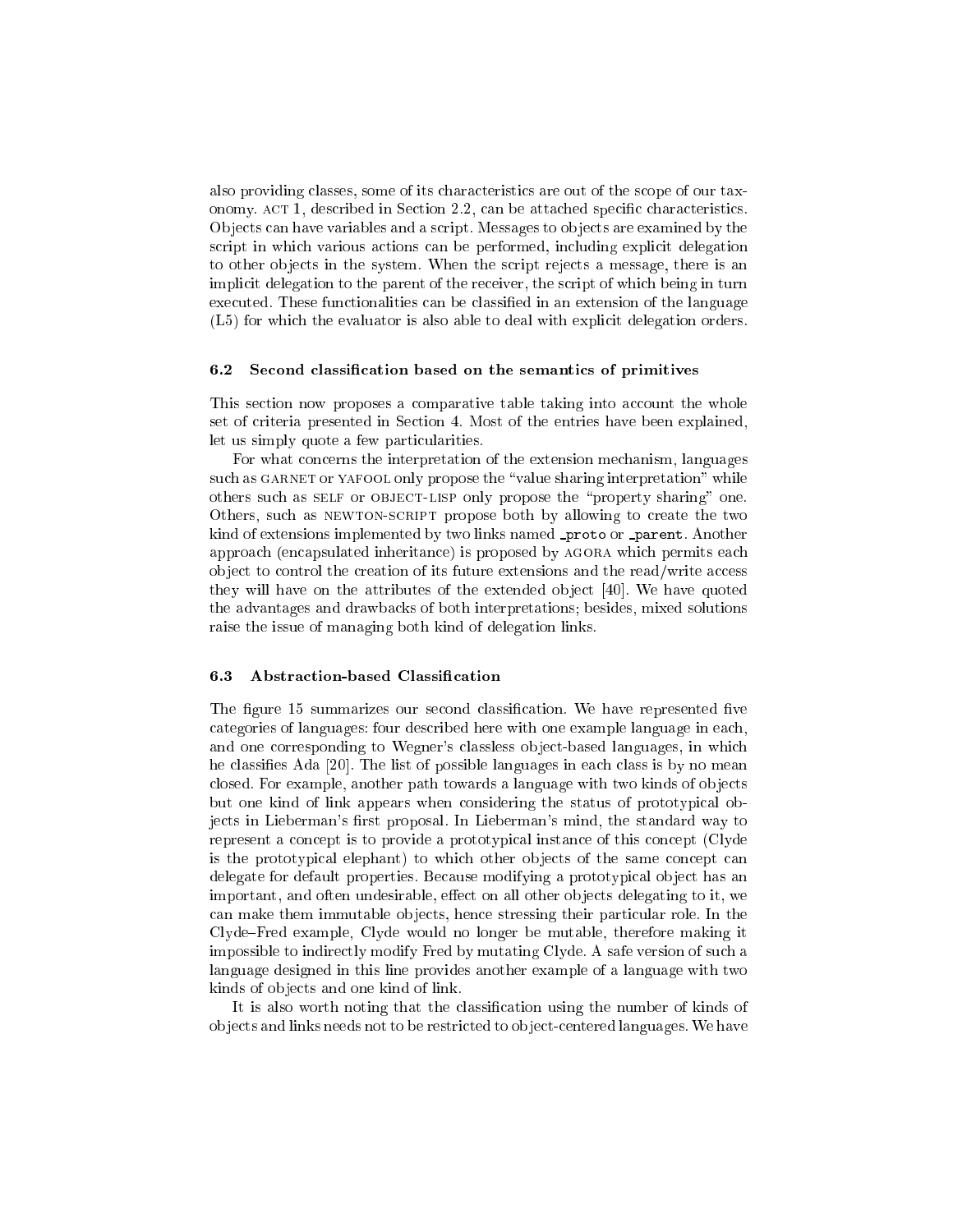|                                                    | Sel f            | OBJECT LISP GARNET  | (KR)         | <b>AMULET</b><br>(ORE)                                                   | AGORA                                         | MOOSTRAP                         |
|----------------------------------------------------|------------------|---------------------|--------------|--------------------------------------------------------------------------|-----------------------------------------------|----------------------------------|
| Creation ex nihilo                                 | ves              | no                  | ves          | no                                                                       | no                                            | ves                              |
| Cloning                                            | ves              | ves                 | no           | no                                                                       | ves                                           | ves                              |
| Extension mechanism                                | ves              | ves                 | yes          | yes                                                                      | yes                                           | optional                         |
| Dynamic modification of yes<br>object structure    |                  | ves                 | ves          | yes                                                                      | (possible yes<br>no<br>metal<br>at.<br>level) |                                  |
| Distinction<br>betweenIno<br>variables et methods  |                  | ves                 | no           | no                                                                       | yes                                           | no (slots)                       |
| Interpretation of exten-property<br>sion mechanism | sharing          | property<br>sharing | value<br>ing | shar 4 slot per encapsulated property<br>slot<br>ent kinds of<br>sharing | differ-linheritance                           | sharing                          |
| Sharing mechanism                                  | delegation       | delegation          | delegation   | delegation                                                               | delegation<br>$(mixin -$<br>methods<br>based) | delegation                       |
| Single/multiple parents multiple                   |                  | single              | multiple     | simple                                                                   | simple<br>(mixins)                            | simple<br>$\alpha$ r<br>multiple |
| Dynamic inheritance                                | ves              |                     | ves          |                                                                          | no                                            | yes                              |
| Other language charac- traits                      | and              |                     | inheritance  | inheritance                                                              | inheritance                                   | reflexive                        |
| teristics                                          | lobby based      |                     | hierarchy    | hierarchy                                                                | hierarchy                                     | kernel (hall                     |
|                                                    | organiza<br>tion |                     |              | and<br>com-<br>position<br>hierarchy                                     |                                               | and traits)                      |

|                                                          | NEWTONSCRIPT KEVO                                        |                               | OMEGA                                      | OBLIQ                      | YAFOOL                        |
|----------------------------------------------------------|----------------------------------------------------------|-------------------------------|--------------------------------------------|----------------------------|-------------------------------|
| Creation ex nihilo                                       | ves                                                      | no                            | n o                                        | ves                        | ves                           |
| Cloning                                                  | ves                                                      | yes                           | ves                                        | ves (multiple)             | yes                           |
| Extension mechanism                                      | ves                                                      | no                            | n o                                        | no                         | yes                           |
| Dynamic modification of yes<br>object structure          |                                                          | yes                           | yes for proto no<br>types no for<br>others |                            | ves                           |
| Distinction<br>betweenIno<br>variables et methods        |                                                          | ves                           | ves                                        | n <sub>o</sub>             | <b>no</b>                     |
| Interpretation of exten-property shar-<br>sion mechanism | ing and value<br>sharing                                 |                               | type like shar-<br>ing                     |                            | value sharing                 |
| Sharing mechanism                                        | delegation                                               | propagation                   | propagation                                | concatenation              | delegation                    |
| Simple/multiple parents double                           |                                                          | simple                        | simple                                     | multiple                   | multiple                      |
| Dynamic inheritance                                      | ves                                                      |                               | no                                         |                            |                               |
| Other language charac inheritance<br>teristics           | hierarchy and hierarchy and<br>ROM-defined<br>prototypes | composition<br>clone families | type hierarchy aliases                     | distributed<br>programming | and Models and in-<br>stances |

Fig. 14. Languages comparison.

already noted that our descriptor-based language is at the frontier of abstractioncentered programming. If we take this language and add an inheritance link between descriptors, we end up having a language with one kind of objects but three kinds of links (parent-of, descriptor-of and descriptor inheritance) which cannot be characterized as object-centered. Moreover, consider a language where metaclasses are first-class objects as Cointe's ObjVlisp. Such a language has two kinds of objects (instances and classes, since metaclasses are simply classes whose instances are classes) and two kinds of links: instantiation and inheritance. However, it is certainly not object-centered. We have used our classification to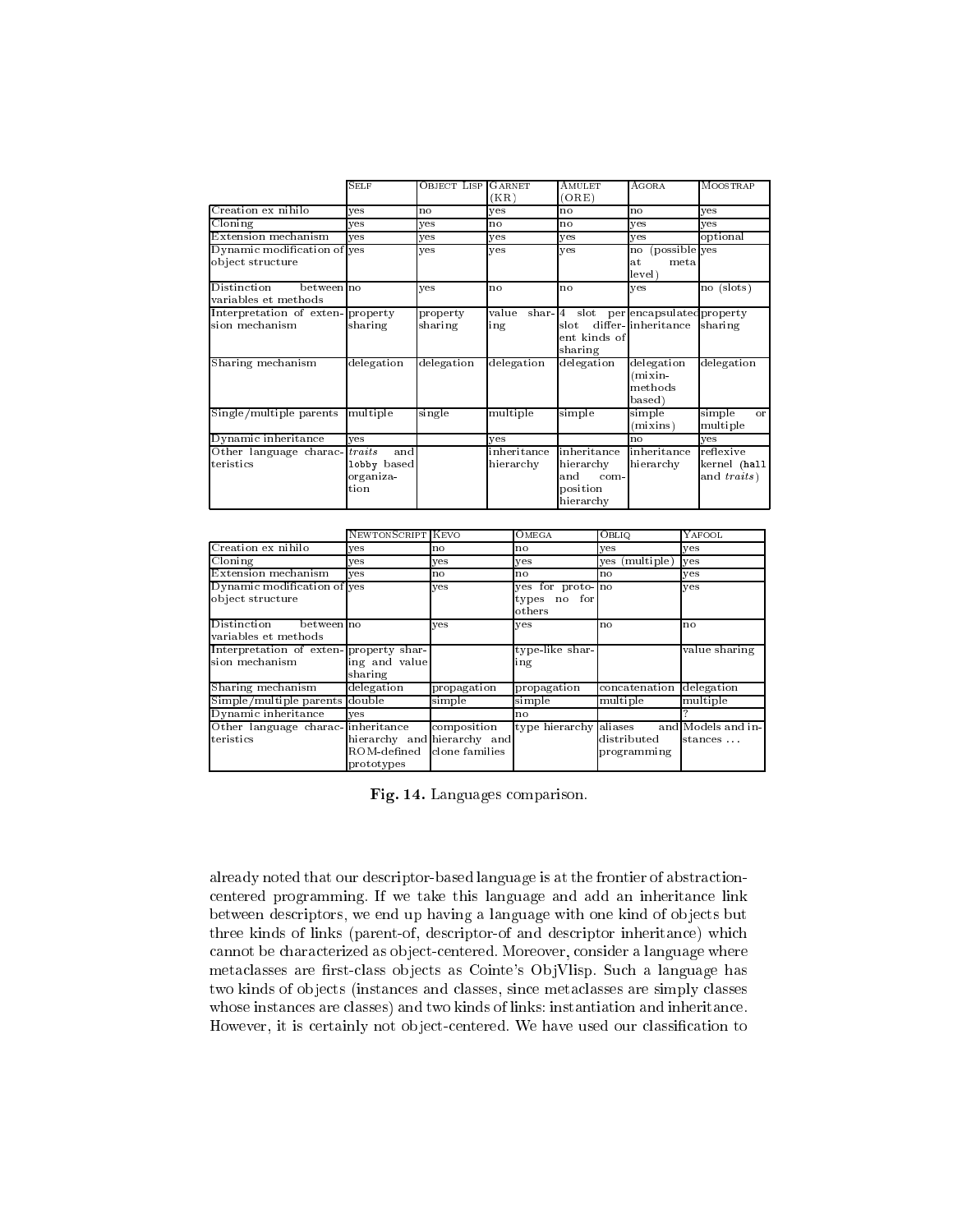

Fig. 15. The second classication with example languages.

characterize ob ject-centered programming languages, but it is not restricted to this class of languages.

An interesting work now is to assess existing languages in the light of our classification. For example, in our view SELF is not prototype-based but it is certainly object-centered. It is our opinion that using the notion of object-centered programming with abstract ob jects presented here, the design of self can be positively enhanced. Our preferred path of upgrade would be to introduce traits as abstract objects like in Section 5 but to make maps first-class objects in the line of our descriptors (Section 5 and  $[26]$ ). This would make self a delegationbased programming language with two kinds of objects and two kinds of links.

#### 7Perspectives

A domain, in order to be considered mature, must provide a comprehensive and intelligible description of its basic principles, its roots, its foundations, its alternative designs and its concrete realizations. It is our hope that our work since the beginning of the nineties has help to convey people in the field of prototypebased programming and their potential users some of this deep understanding. To this end, we have used traditional scientic processes: observation, comparison and classification. The two major contributions are the two classifications, which have clarify the design alternatives behind prototype-based languages, but also the richness of their different programming models as well as their position in the larger domain of ob ject-oriented programming. These contributions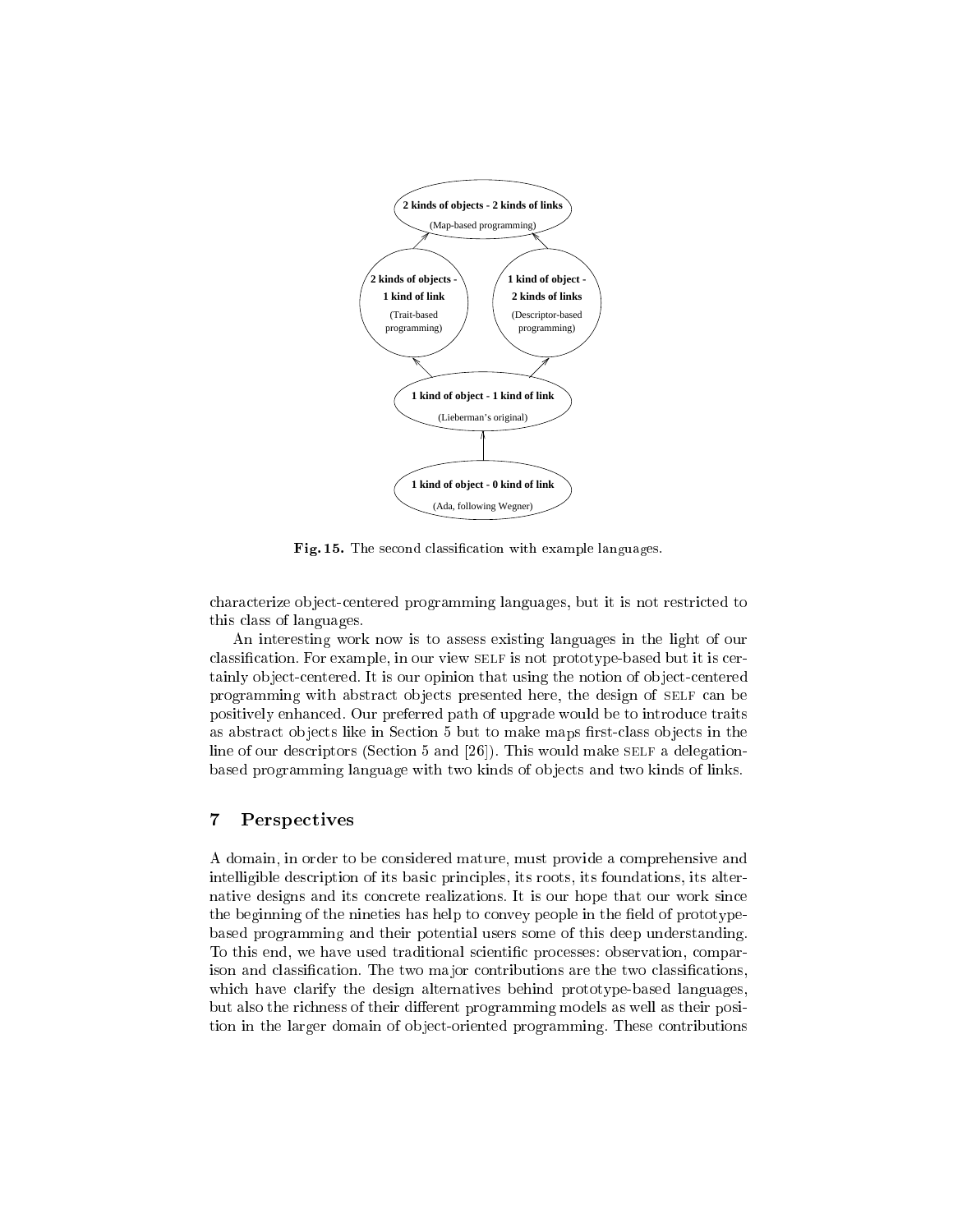complement existing work, and especially the Treaty of Orlando and Wegner's classication.

Besides this classification effort, our work has also open some new research perspectives. The explicit definition of the kinds of sharing, life-time and creationtime sharing, achieved by cloning and delegation has shown that the two mechanisms are irreducible to each other. It has also led us to identify the problem of self, which occurs when frontiers between ob jects are blurred by teh sharing of slot bindings between them. In turn, the self problem has led us to identify on ma jor use of delegation, which is to create split representations of domain entity using first-class split objects. Split objects consider as a whole a set of individual objects delegating to each other that represent one single domain entity. The kind of sharing allowed by delegation gives unique properties to split ob jects that make them especially useful in ob ject-oriented databases and other persistent applications.

A second perspective is open by our second classication. We have introduced a general notion of object-centered programming, which admits some kinds of abstract devices, such as traits and maps, provided that the programming model is still dominated by the object-centered subset of the language, i.e. the major application design activity revolves around the creation of concrete objects. By recognizing the potential for abstract objects different from classes yet capable of structuring ob ject-centered programs, we have reconcile prototypes and abstractions. Corollarily, we have brought to the fore the existence of more and more structured delegation-based languages forming a continuum between pure prototype-based languages and class-based ones.

For a long time, proponents of the prototype-based approach have suggested software development methodologies evolving from a liberal designs, using prototypes, towards a more a more structured one to end up with a completely structured applications using classes. Our work not only highlights the potential for several object-centered programming models, but also suggest a concrete path of evolution where prototype-based programs could be turned into classbased ones by successive transformations from less structured to more structured ob ject-centered programs.

If prototype-based programming has still to find its place in the realm of software development, it is our convictions that split objects and object-centered programming have an essential role to play in its future.

## References

- 1. O. Agesen, L. Bak, C. Chambers, B.W. Chang, U. Hølzle, J. Maloney, R.B. Smith, D. Ungar, and M. Wolczko. The SELF 3.0 Programmer's Reference Manual. Sun Microsystems Inc. and Stanford University, 1993.
- 2. O. Agesen, L. Bak, C. Chambers, B.W. Chang, U. Hølzle, J. Maloney, R.B. Smith, D. Ungar, and M. Wolczko. The SELF 4.0 Programmer's Reference Manual. Sun Microsystems Inc. and Stanford University, 1995.
- 3. Apple Computer, Inc. Macintosh Allegro Common Lisp Reference Manual, Version 1.3, 1989.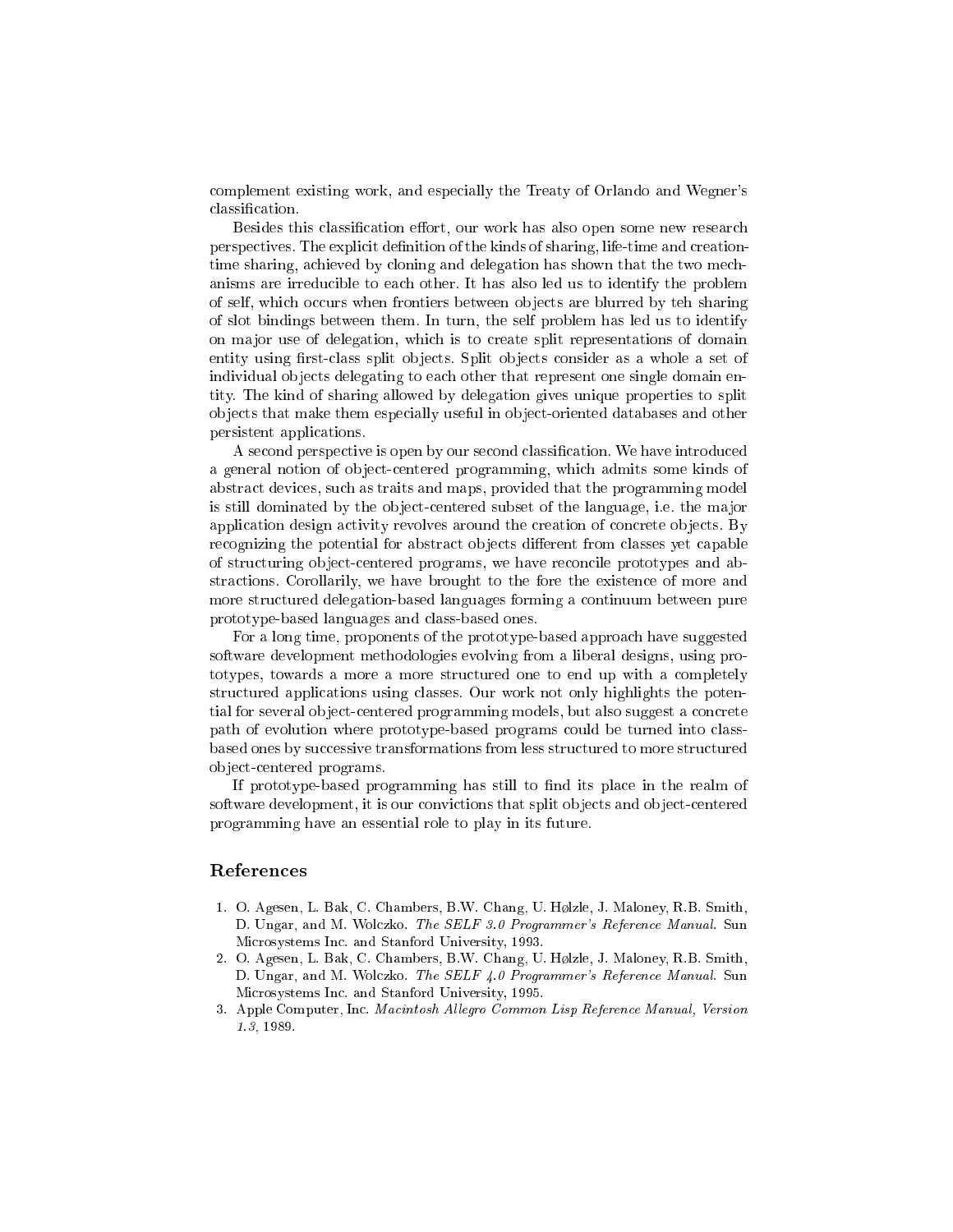- 4. D. Bardou and C. Dony. Split Ob jects: A Disciplined Use of Delegation Within Ob jects. In Proceedings of OOPSLA'96, Sans Jose, California. Special Issue of  $ACM$  SIGPLAN Notices  $(31)10$ , pages 122-137, 1996.
- 5. G. Blaschek. Object-Oriented Programming With Prototypes. Springer-Verlag, Berlin, 1994.
- 6. D.G. Bobrow and T. Winograd. An Overview of KRL, a Knowledge Representation Language. Cognitive Science,  $1(1):3-46$ , 1977.
- 7. A.H. Borning. The Programming Language Aspects of ThingLab, a Constraint-Oriented Simulation Laboratory. ACM Transactions on Programming Languages and Systems,  $3(4):353-387$ , 1981.
- 8. A.H. Borning. Classes Versus Prototypes in Object-Oriented Languages. In Proceedings of the ACM-IEEE Fall Joint Computer Conference, Montvale, New Jersey, pages 36-39, 1986.
- 9. R.J. Brachman. What IS-A Is and Isn't: An Analysis of Taxonomic Links in Semantic Networks.  $Computer, 16(10):30-37, 1983.$
- 10. J.-P. Briot. Instanciation et heritage dans les langages objets. These de 3ieme cycle, Universite de Paris 6, 1984. Rapport LITP 85-21.
- 11. L. Cardelli. A Language With Distributed Scope. Computing Systems, 8(1):27-59, 1995.
- 12. C. Chambers. Predicate Classes. In O. Nierstrasz, editor, Proceedings of Ecoop'93, Kaiserslautern, Germany. Lecture Notes in Computer Science 707, pages 268-296, Berlin, 1993. Springer-Verlag.
- 13. C. Chambers, D. Ungar, B.W. Chang, and U. Holzle. Parents are Shared Parts of Ob jects: Inheritance and Encapsulation in SELF. LISP and Symbolic Computation,  $4(3):207-222, 1991.$
- 14. Craig Chambers, David Ungar, and Elgin Lee. An efficient implementation of self, a dynamically-typed object-oriented language based on prototypes. SIGPLAN Notices, 24(10), October 1989.
- 15. B. Cohen and G.L. Murphy. Models of Concepts. Cognitive Science, 8(1):27-58, 1984.
- 16. C. Dony, J. Malenfant, and D. Bardou. Les langages a prototypes. In R. Ducournau, J. Euzenat, and A. Napoli, editors, Langages et Modeles d'Objets. INRIA - Collection Didactique, 1998. A para^tre.
- 17. C. Dony, J. Malenfant, and P. Cointe. Prototype-Based Languages: From a New Taxonomy to Constructive Proposals and Their Validation. In A. Paepcke, editor, Proceedings of OOPSLA'92, Vancouver, Canada. Special Issue of ACM SIGPLAN  $Notices$   $(27)10$ , pages  $201-217$ , 1992.
- 18. Christophe Dony. Prototalk: A framework for the design and the operational evaluation of prototype-based languages. Technical Report 97254, LIRMM, 1997. SOUMIS PUBLICATION.
- 19. R. Ducournau. Y3 : YAFOOL, le langage a objets, et YAFEN, l'interface graphique. SEMA GROUP, Montrouge, 1991.
- 20. J.D. Ichbiah, J.G.P. Barnes, J.C. Heliard, B. Krieg-Brueckner, O. Roubine, and B.A. Wichman. Ada Reference Manual and Rationale for the Design of the Ada Programming Language. ACM SIGPLAN Notices, 14(6):159-198, 1979.
- 21. W.R. Lalonde. Designing Families of Data Types Using Examplars. ACM Transactions on Programming Languages and Systems,  $11(2):212-248$ , 1989.
- 22. W.R. LaLonde, D.A. Thomas, and J.R. Pugh. An Exemplar Based Smalltalk. In N.K. Meyrowitz, editor, Proceedings of OOPSLA'86, Portland, Oregon. Special Issue of ACM SIGPLAN Notices  $21(11)$ , pages 322-330, 1986.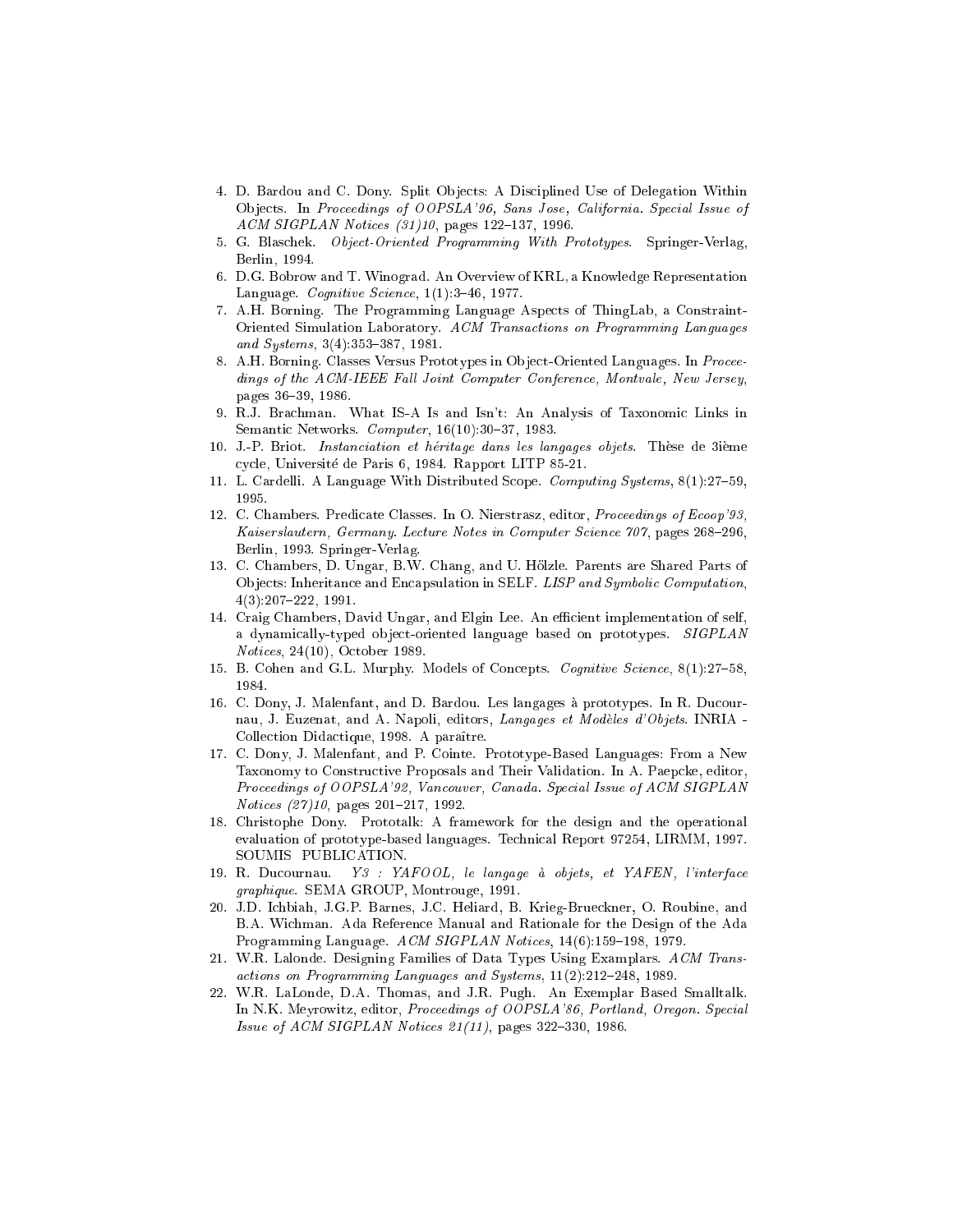- 23. H. Lieberman. A Preview of Act 1. AI Memo 625, Articial Intelligence Laboratory, Cambridge, Massachusetts, 1981.
- 24. H. Lieberman. Using Prototypical Objects to Implement Shared Behavior in Ob ject-Oriented Systems. In Proceedings of OOPSLA'86, Portland, Oregon. Special Issue of ACM SIGPLAN Notices  $21(11)$ , pages  $214-223$ , 1986.
- 25. H. Lieberman. Habilitation a diriger des recherches. Memoire de synthese. Universite Pierre et Marie Curie, Paris 6 / LITP, Institut Blaise Pascal, 1990.
- 26. J. Malenfant. On the Semantic Diversity of Delegation-Based Programming Languages. In Proceedings of OOPSLA'95, Austin, Texas. Special Issue of ACM SIG- $PLAN$  Notices  $(30)10$ , pages  $215-230$ , 1995.
- 27. J. Malenfant. Abstraction et encapsulation en programmation par prototypes. Technique et science informatiques,  $15(6)$ :709-734, 1996.
- 28. J. Malenfant. Abstraction, encapsulation et réflexion dans les langages à prototypes. Habilitation a diriger des recherches, Nantes University, 1997. Technical Report 97-4-INFO, Ecole des mines de Nantes.
- 29. G. Masini, A. Napoli, D. Colnet, D. Léonard, and K. Tombre. Les langages à objets. InterEditions, Paris, 1989.
- 30. M. Minsky. A Framework for Representing Knowledge. In P. Winston, editor, The Psychology of Computer Vision, pages 211-281. McGraw-Hill, New York, 1975.
- 31. P. Mulet and P. Cointe. Definition of a Reflective Kernel for a Prototype-Based Language. In Proceedings of the 1st JSSST International Symposium on Object Technologies for Advanced Software, ??. Lecture Notes in Computer Science 742, pages 128-144, 1993.
- 32. Philippe Mulet. Réflexion & langages à prototypes. Thèse d'université, Université de Nantes, 1995.
- 33. B.A. Myers, D.A. Giuse, R.B. Dannenberg, B. Van der Zanden, D. Kosbie, E. Previn, A. Mickish, and P. Marchal. Garnet: Comprehensive Support for Graphical Highly-Interactive User Interfaces. IEEE Computer,  $23(11):71{-}85$ , 1990.
- 34. B.A. Myers, D.A. Giuse, and B. Van der Zanden. Declarative Programming in a Prototype-Instance System: Ob ject-Oriented Programming Without Writing Methods. In A. Paepcke, editor, Proceedings of OOPSLA'92, Vancouver, Canada. Special Issue of ACM SIGPLAN Notices  $(27)10$ , pages 184-200, 1992.
- 35. R.B. Roberts and I.P. Goldstein. The FRL Manual. AI Memo 409, Articial Intelligence Laboratory, MIT, Cambridge, Massachusetts, 1977.
- 36. R. Smith. The Alternate Reality Kit: An Animated Environment for Creating Interactive Simulations. Proc. of the 1986 IEEE Computer Society Workshop on Visual Languages, Dallas, Texas, pages 99-106, June 1986.
- 37. R.B. Smith and D. Ungar. Programming as an Experience: The Inspiration for Self. In Walter Olthoff, editor, Proceedings of ECOOP'95, Aarhus, Denmark. Lecture Notes in Computer Science 952, pages 303-330, Berlin, 1995. Springer-Verlag.
- 38. W.R. Smith. The Newton Application Architecture. In Proceedings of the 39th IEEE Computer Society International Conference, San Francisco, California, pages 156-161, 1994.
- 39. L.A. Stein, H. Lieberman, and D. Ungar. A Shared View of Sharing: The Treaty of Orlando. In W. Kim and F.H. Lochovsky, editors, Object-Oriented Concepts, Databases and Applications, pages 31-48. ACM Press/Addison-Wesley, Reading, Massachusetts, 1989.
- 40. P. Steyaert. Open Design of Object-Oriented Languages. A Foundation for Specialisable Reflective Language Frameworks. PhD thesis, Vrije Universiteit Brussel, Belgium, 1994.